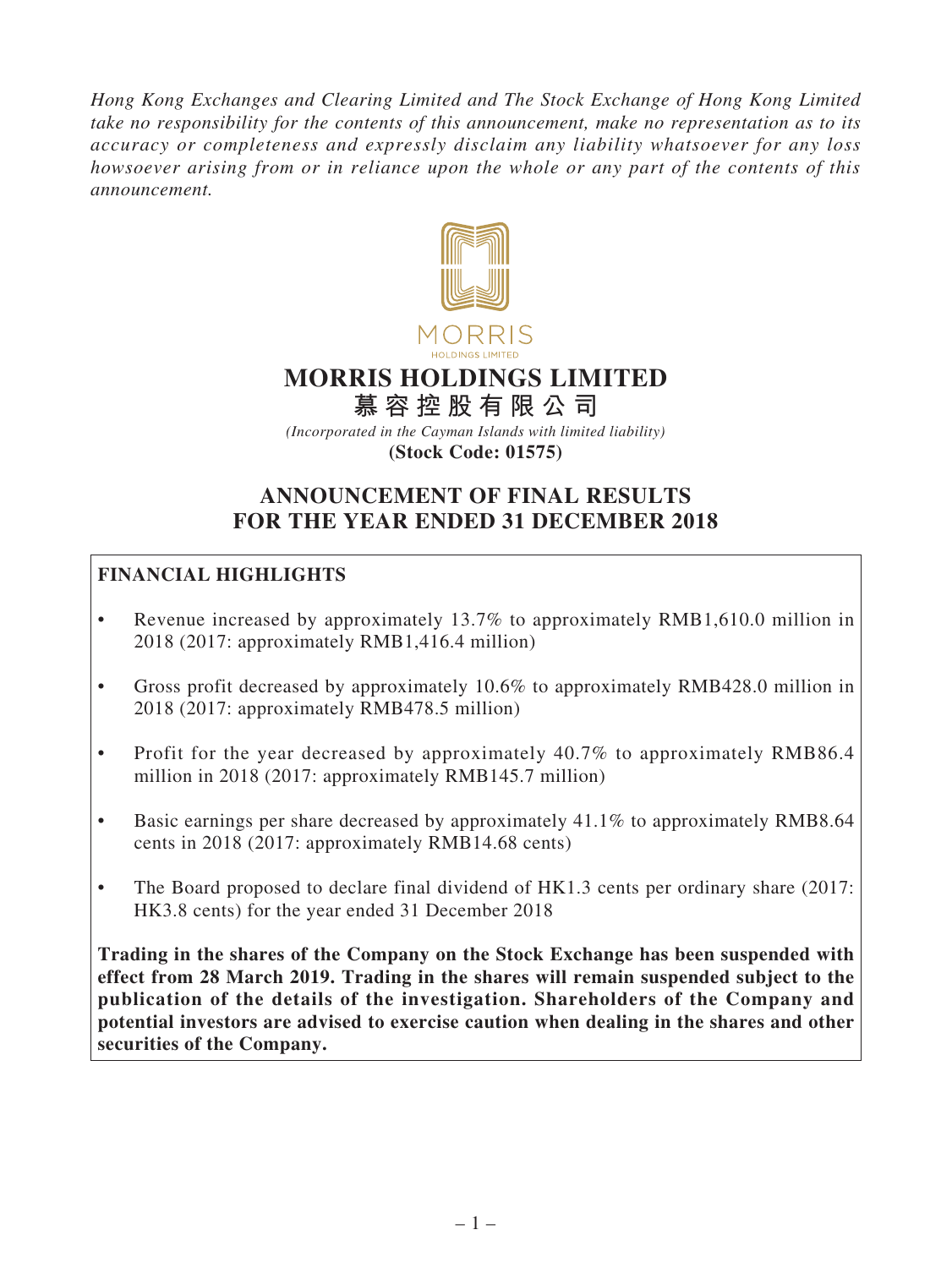The board (the "**Board**") of directors (the "**Directors**") of Morris Holdings Limited (the "**Company**") is pleased to announce the consolidated financial results of the Company and its subsidiaries (the "**Group**") for the year ended 31 December 2018 ("**2018**" or the "**Reporting Period**") together with the comparative restated figures for the year ended 31 December 2017 ("**2017**").

The figures in respect of the preliminary announcement of the Group's results for the year ended 31 December 2018 have been agreed by the Group's auditor, HLB Hodgson Impey Cheng Limited ("**HLB**"), to the amounts set out in the Group's audited consolidated financial statements for the year ended 31 December 2018.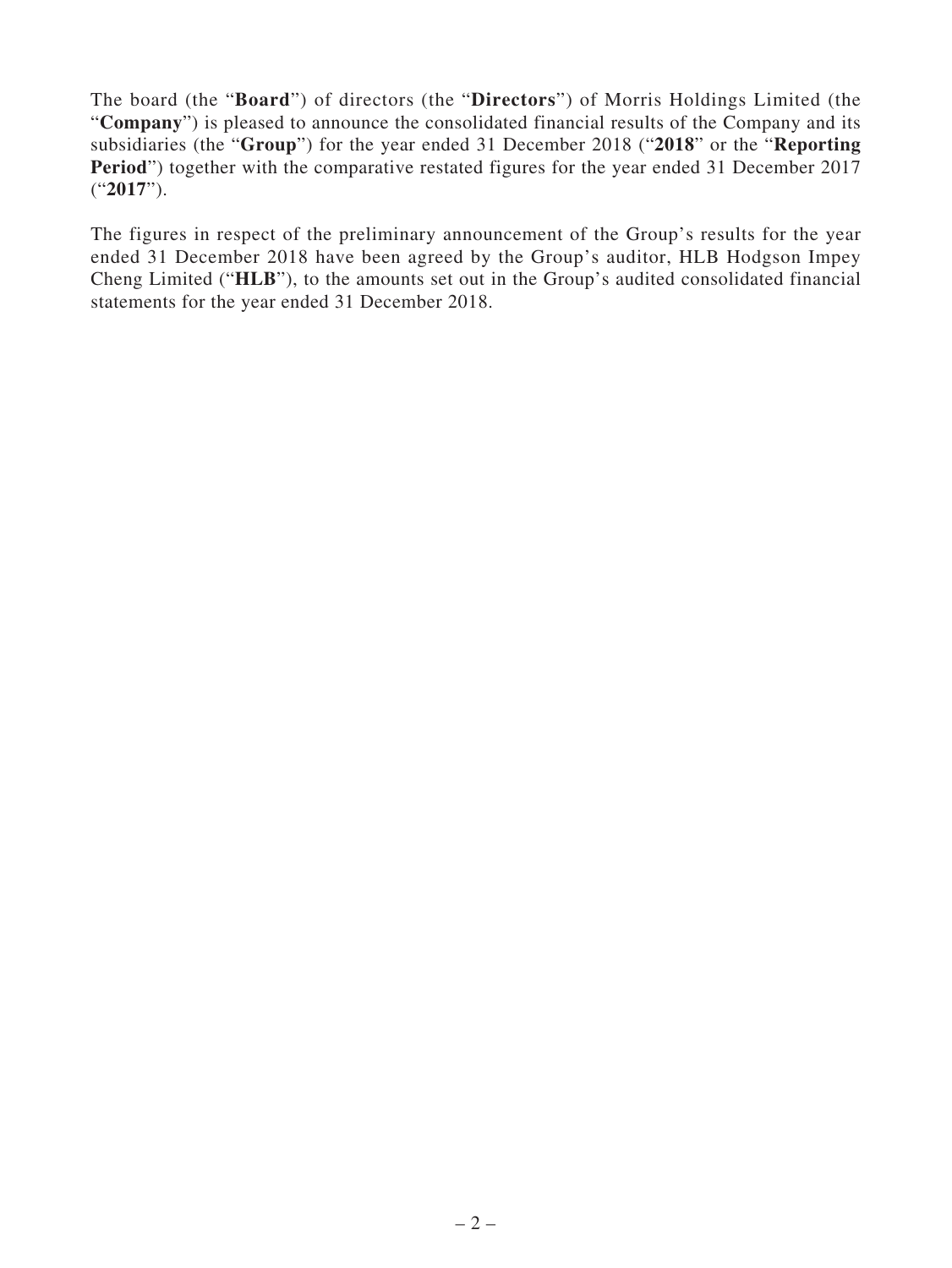# **CONSOLIDATED STATEMENT OF PROFIT OR LOSS AND OTHER COMPREHENSIVE INCOME**

*For the year ended 31 December 2018*

|                                                                                                                                                                                                | <b>Notes</b>     | 2018<br><b>RMB'000</b>                        | 2017<br><b>RMB'000</b><br>(Restated)          |
|------------------------------------------------------------------------------------------------------------------------------------------------------------------------------------------------|------------------|-----------------------------------------------|-----------------------------------------------|
| Revenue<br>Cost of sales                                                                                                                                                                       | 5                | 1,610,043<br>(1, 181, 999)                    | 1,416,395<br>(937, 864)                       |
| Gross profit<br>Other income and gains<br>Selling and distribution expenses<br>Administrative expenses                                                                                         | 6                | 428,044<br>85,791<br>(207, 606)<br>(156, 101) | 478,531<br>36,949<br>(215, 286)<br>(101, 683) |
| Other expenses and losses<br>Finance costs                                                                                                                                                     | $\boldsymbol{7}$ | (24, 972)<br>(24, 870)                        | (2,798)<br>(11,670)                           |
| Profit before tax<br>Income tax expense                                                                                                                                                        | 8<br>9           | 100,286<br>(13, 881)                          | 184,043<br>(38, 348)                          |
| Profit for the year                                                                                                                                                                            |                  | 86,405                                        | 145,695                                       |
| Other comprehensive income/(loss):<br>Other comprehensive income/(loss) may be<br>reclassified to profit or loss in subsequent<br>periods:<br>Exchange differences on translation of financial |                  |                                               |                                               |
| statements                                                                                                                                                                                     |                  | 15,814                                        | (9,103)                                       |
| Total comprehensive income for the year                                                                                                                                                        |                  | 102,219                                       | 136,592                                       |
| Profit attributable to owners of the Company                                                                                                                                                   |                  | 86,405                                        | 145,695                                       |
| Total comprehensive income attributable to<br>owners of the Company                                                                                                                            |                  | 102,219                                       | 136,592                                       |
| Earnings per share attributable to ordinary equity<br>holders of the Company                                                                                                                   |                  |                                               |                                               |
| Basic and diluted (RMB cents)                                                                                                                                                                  | 10               | 8.64                                          | 14.68                                         |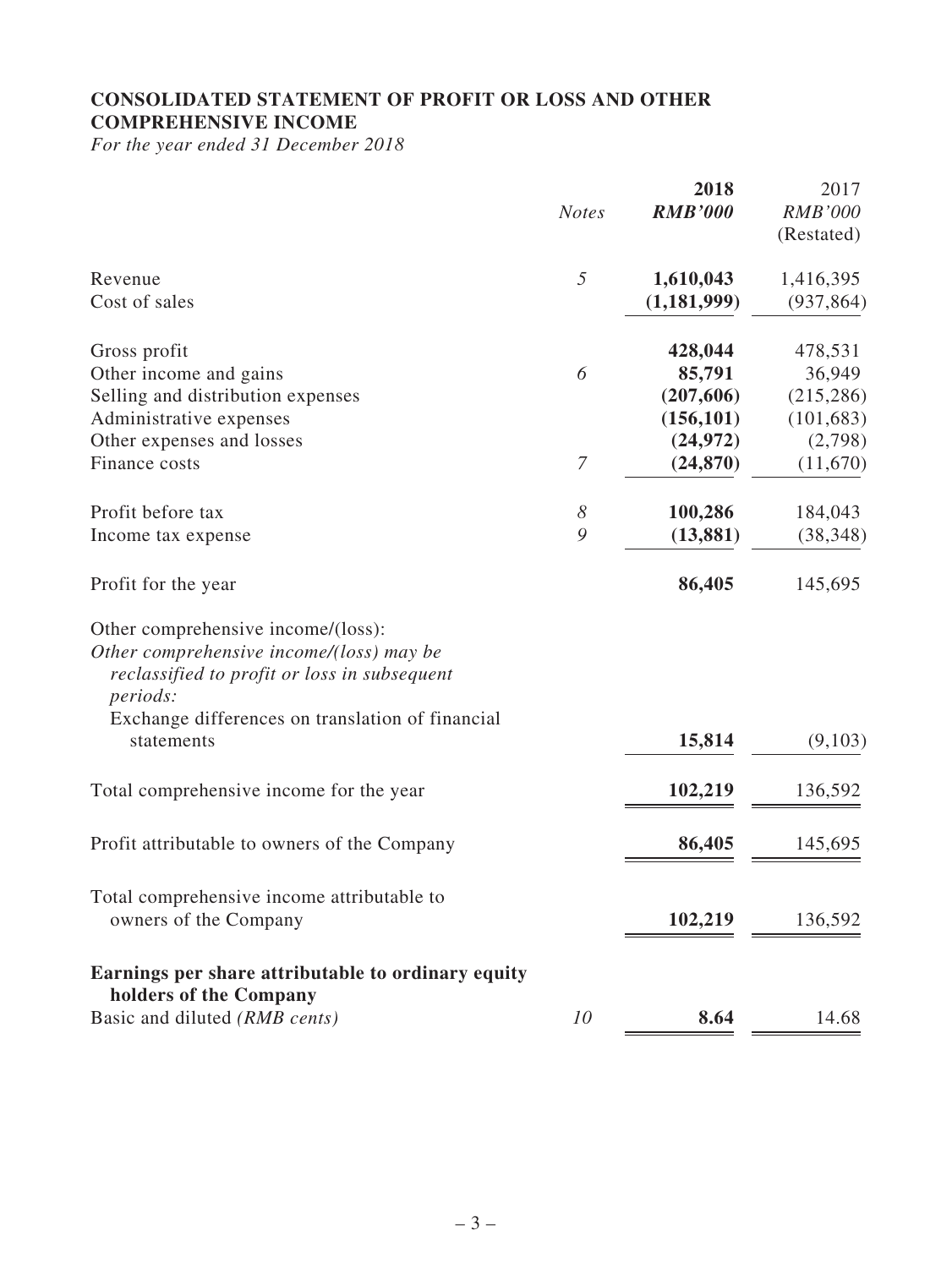# **CONSOLIDATED STATEMENT OF FINANCIAL POSITION**

*At 31 December 2018*

|                                                                                                                                                                                                                                                                                                                                                              | <b>Notes</b> | 2018<br><b>RMB'000</b>                                                                                         | 2017<br><b>RMB'000</b><br>(Restated)                                |
|--------------------------------------------------------------------------------------------------------------------------------------------------------------------------------------------------------------------------------------------------------------------------------------------------------------------------------------------------------------|--------------|----------------------------------------------------------------------------------------------------------------|---------------------------------------------------------------------|
| <b>NON-CURRENT ASSETS</b><br>Property, plant and equipment<br>Prepaid land lease payments<br>Contingent consideration receivables<br>Deferred tax assets                                                                                                                                                                                                     | 12           | 59,096<br>8,074<br>226,318<br>6,866                                                                            | 59,402<br>7,054<br>1,941                                            |
|                                                                                                                                                                                                                                                                                                                                                              |              | 300,354                                                                                                        | 68,397                                                              |
| Total non-current assets                                                                                                                                                                                                                                                                                                                                     |              |                                                                                                                |                                                                     |
| <b>CURRENT ASSETS</b><br>Inventories<br>Trade and bills receivables<br>Prepayments, deposits and other receivables<br>Pledged deposits<br>Cash and cash equivalents                                                                                                                                                                                          | 13           | 217,291<br>634,521<br>62,082<br>93,976<br>123,928                                                              | 378,016<br>372,117<br>114,119<br>182,847<br>27,351                  |
| Total current assets                                                                                                                                                                                                                                                                                                                                         |              | 1,131,798                                                                                                      | 1,074,450                                                           |
| <b>CURRENT LIABILITIES</b><br>Trade and bills payables<br><b>Contract liabilities</b><br>Other payables and accruals<br>Amount due to a shareholder<br>Amount due to a related company<br>Interest-bearing bank borrowings<br>Warranty provision<br>Derivative financial instruments<br>Convertible loan<br>Income tax payables<br>Total current liabilities | 14           | 416,766<br>17,967<br>126,331<br>9,978<br>81,959<br>142,197<br>4,943<br>2,521<br>181,372<br>68,923<br>1,052,957 | 488,458<br>76,983<br>9,801<br>149,659<br>3,292<br>61,520<br>789,713 |
| <b>NET CURRENT ASSETS</b>                                                                                                                                                                                                                                                                                                                                    |              | 78,841                                                                                                         | 284,737                                                             |
| <b>TOTAL ASSETS LESS CURRENT LIABILITIES</b>                                                                                                                                                                                                                                                                                                                 |              | 379,195                                                                                                        | 353,134                                                             |
| <b>NON-CURRENT LIABILITIES</b><br>Deferred tax liabilities<br>Accurals                                                                                                                                                                                                                                                                                       |              | 5,845<br>6,029                                                                                                 | 8,942<br>4,033                                                      |
| Total non-current liabilities                                                                                                                                                                                                                                                                                                                                |              | 11,874                                                                                                         | 12,975                                                              |
| Net assets                                                                                                                                                                                                                                                                                                                                                   |              | 367,321                                                                                                        | 340,159                                                             |
| <b>EQUITY</b><br>Equity attributable to owners of the Company<br>Share capital<br>Reserves                                                                                                                                                                                                                                                                   |              | 6,914<br>360,407                                                                                               | 6,914<br>333,245                                                    |
| Total equity                                                                                                                                                                                                                                                                                                                                                 |              | 367,321                                                                                                        | 340,159                                                             |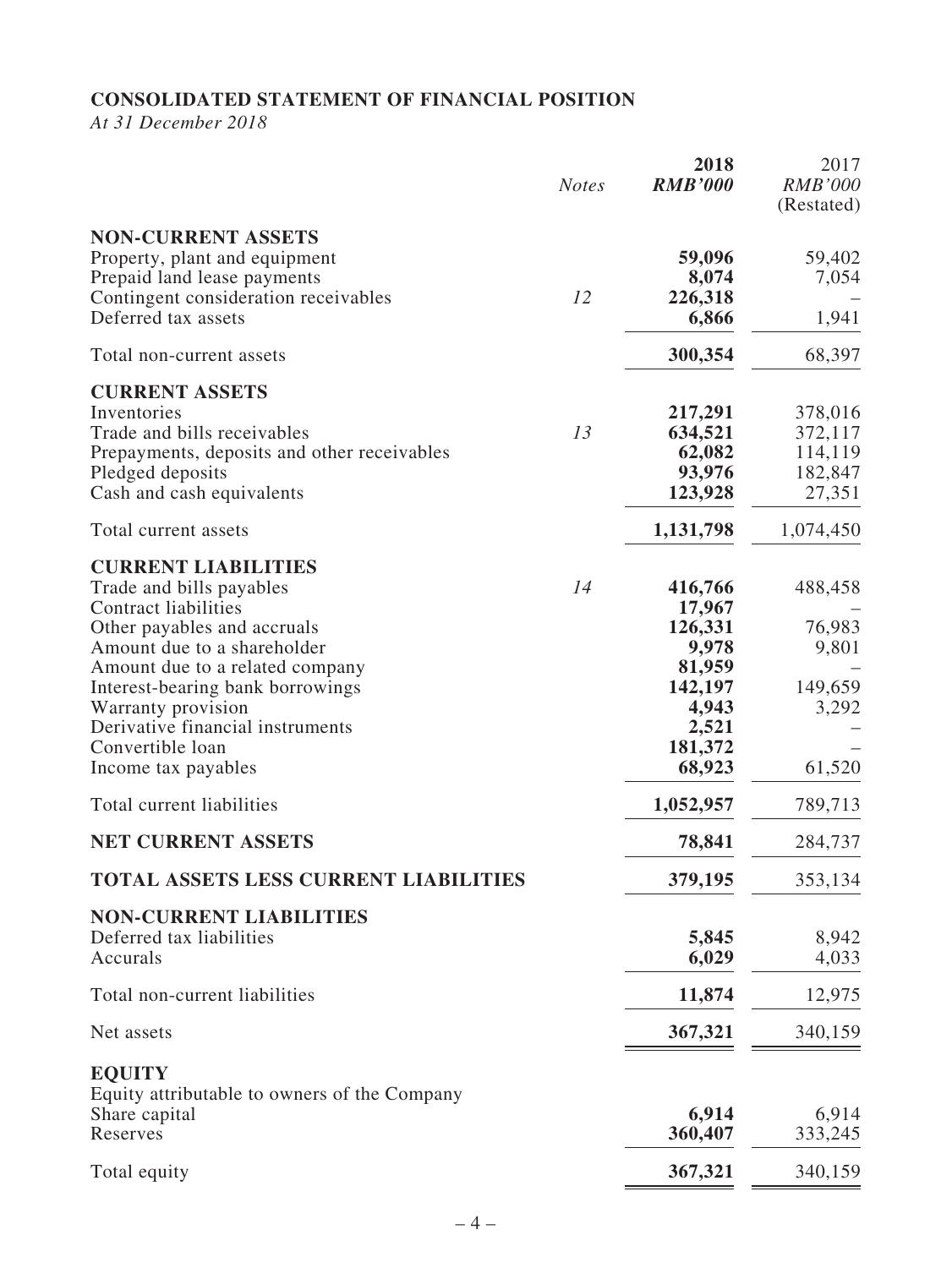#### **NOTES TO THE CONSOLIDATED FINANCIAL STATEMENTS**

*For the year ended 31 December 2018*

#### **1. GENERAL**

The Company is an exempted company with limited liability incorporated in the Cayman Islands on 18 December 2013. The registered office address of the Company is Cricket Square, Hutchins Drive, P.O. Box 2681, Grand Cayman KY1-1111, Cayman Islands. The principal place of business of the Company is located at Unit 2001, 20/F, Citicorp Centre, 18 Whitfield Road, Causeway Bay, Hong Kong.

The shares of the Company are listed on the Main Board of The Stock Exchange of Hong Kong Limited (the "**Stock Exchange**") since 12 January 2017.

The Company acts as the holding company of the Group and its subsidiaries are principally engaged in the manufacture and sale of sofas, sofa covers and other furniture products.

This announcement has been approved for issue by the Board on 10 July 2019.

#### **2. BASIS OF PREPARATION**

This financial information has been prepared in accordance with Hong Kong Financial Reporting Standards ("**HKFRSs**") (which include all Hong Kong Financial Reporting Standards, Hong Kong Accounting Standards ("**HKASs**") and Interpretations) issued by the Hong Kong Institute of Certified Public Accountants ("**HKICPA**"), accounting principles generally accepted in Hong Kong and the disclosure requirements of the Hong Kong Companies Ordinance. It has been prepared under the historical cost convention. This announcement is presented in Renminbi ("**RMB**") and all values are rounded to the nearest thousand ("**RMB'000**") except when otherwise indicated.

#### **3. APPLICATION OF NEW AND REVISED HONG KONG FINANCIAL REPORTING STANDARDS ("HKFRSs")**

During the Reporting Period, the Group has applied, for the first time, the following new and revised standards, amendments and interpretations (the "**new and revised HKFRSs**") issued by HKICPA, which are effective for the Group's financial year beginning on 1 January 2018. A summary of the new HKFRSs is set out as below:

|                             | HKAS 28 (Amendments) As part of the Annual Improvements to HKFRSs 2014–2016 Cycle |
|-----------------------------|-----------------------------------------------------------------------------------|
| HKAS 40 (Amendments)        | <b>Transfers of Investment Property</b>                                           |
| <b>HKFRS</b> 2 (Amendments) | <b>Classification and Measurement of Share-based Payment Transactions</b>         |
| <b>HKFRS 4 (Amendments)</b> | Applying HKFRS 9 Financial Instruments with HKFRS 4 Insurance Contracts           |
| <b>HKFRS 9</b>              | <b>Financial Instruments</b>                                                      |
| HKFRS 15                    | Revenue from Contracts with Customers and the Related Amendments                  |
| $HK(IFRIC)$ -Int 22         | Foreign Currency Transactions and Advance Consideration                           |

The above new and revised HKFRSs have been applied in accordance with the relevant transition provisions in the respective standards and amendments which results in changes in accounting policies, amounts reported and/or disclosures as described below.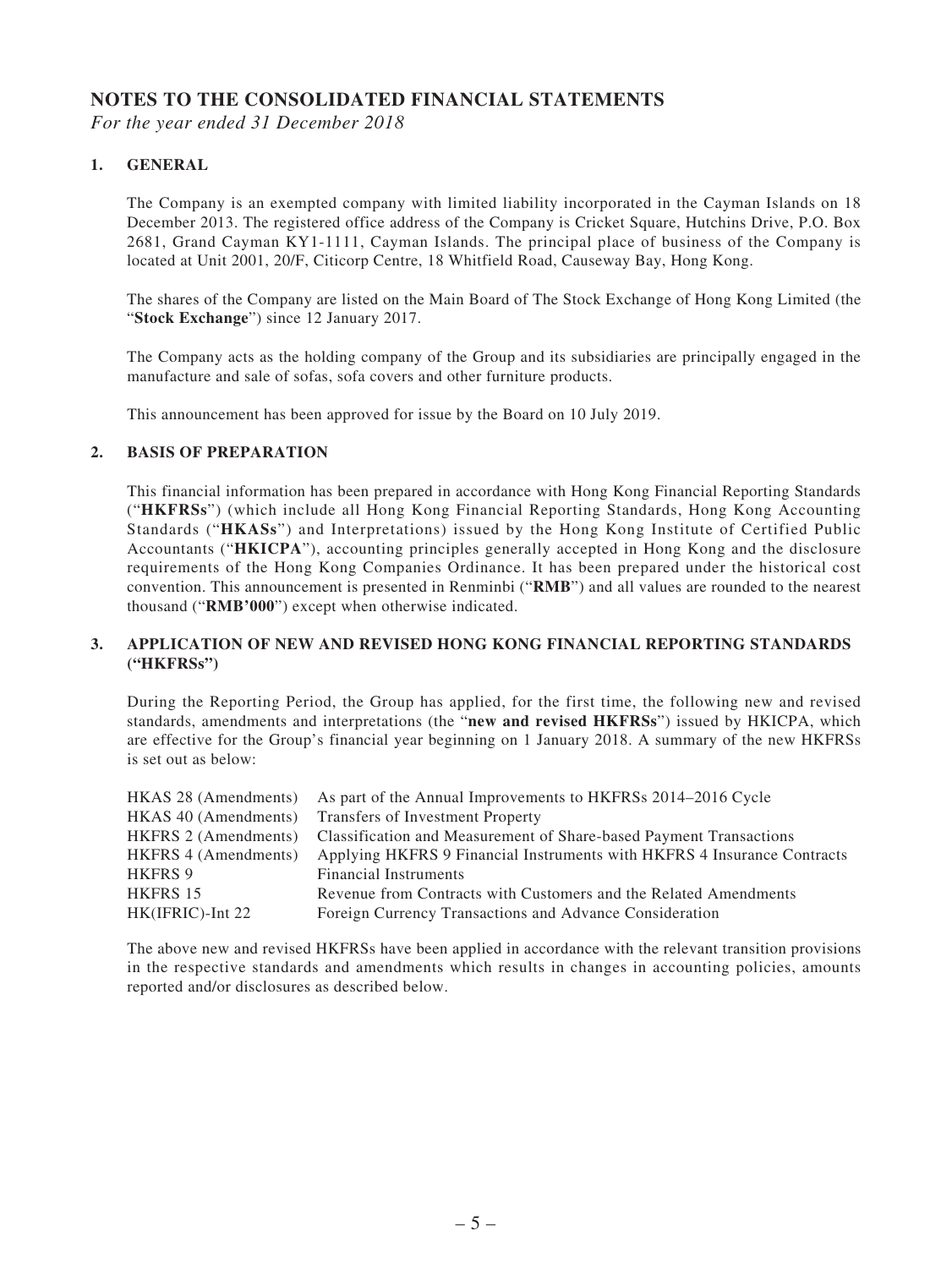#### **Impact on the consolidated financial statements**

The following table shows the adjustments recognised for each individual line item. Line items that were not affected by the changes have not been included. As a result, the sub-totals and totals disclosed cannot be recalculated from the numbers provided. The adjustments are explained in more detail by standard below.

| <b>Consolidated statement of</b><br>financial position (extract) | 31 December<br>2017<br><i>RMB'000</i> | <b>HKFRS 9</b><br><i>RMB'000</i> | <b>HKFRS 15</b><br><i>RMB'000</i> | 1 January<br>2018<br><i>RMB'000</i> |
|------------------------------------------------------------------|---------------------------------------|----------------------------------|-----------------------------------|-------------------------------------|
| <b>Current assets</b>                                            |                                       |                                  |                                   |                                     |
|                                                                  |                                       |                                  |                                   |                                     |
| Trade and bills receivables                                      | 372,117                               | (427)                            |                                   | 371,690                             |
| Prepayments, deposits and                                        |                                       |                                  |                                   |                                     |
| other receivables                                                | 114,119                               | (66)                             |                                   | 114,053                             |
| <b>Current liabilities</b>                                       |                                       |                                  |                                   |                                     |
| Other payables and accruals                                      | 76,983                                |                                  | (14,018)                          | 62,965                              |
| Contract liabilities                                             |                                       |                                  | 14,018                            | 14,018                              |
|                                                                  |                                       |                                  |                                   |                                     |
| Net current asset                                                | 284,737                               | (493)                            |                                   | 284,244                             |
| <b>Capital and reserves</b>                                      |                                       |                                  |                                   |                                     |
|                                                                  |                                       |                                  |                                   |                                     |
| Reserves                                                         | 333,245                               | (493)                            |                                   | 332,752                             |
| <b>Total equity</b>                                              | 340,159                               | (493)                            |                                   | 339,666                             |

#### **HKFRS 9 Financial instruments**

During the Reporting Period, the Group has applied HKFRS 9 Financial Instruments and the related consequential amendments to other HKFRSs. HKFRS 9 introduces new requirements for (1) the classification and measurement of financial assets and financial liabilities, (2) expected credit losses ("**ECL**") for financial assets and (3) general hedge accounting.

The Group has applied HKFRS 9 in accordance with the transition provisions set out in HKFRS 9, i.e. applied the classification and measurement requirements (including impairment under ECL model) retrospectively to instruments that have not been derecognised at 1 January 2018 (date of initial application) and has not applied the requirements to instruments that have already been derecognised at 1 January 2018. The difference between carrying amounts at 31 December 2017 and the carrying amounts at 1 January 2018 are recognised in the opening retained earnings and other components of equity, without restating comparative information.

Accordingly, certain comparative information may not be comparable as comparative information was prepared under HKAS 39 Financial Instruments: Recognition and Measurement.

Summary of effects arising from initial application of HKFRS 9 below illustrates the classification and measurement (including impairment) of financial assets and financial liabilities and other items subject to ECL under HKFRS 9 and HKAS 39 at the date of initial application, 1 January 2018.

Under the transition methods chosen, the Group recognises the cumulative effect of the initial application of HKFRS 9 as an adjustment to the opening balance of equity at 1 January 2018. Comparative information is not restated.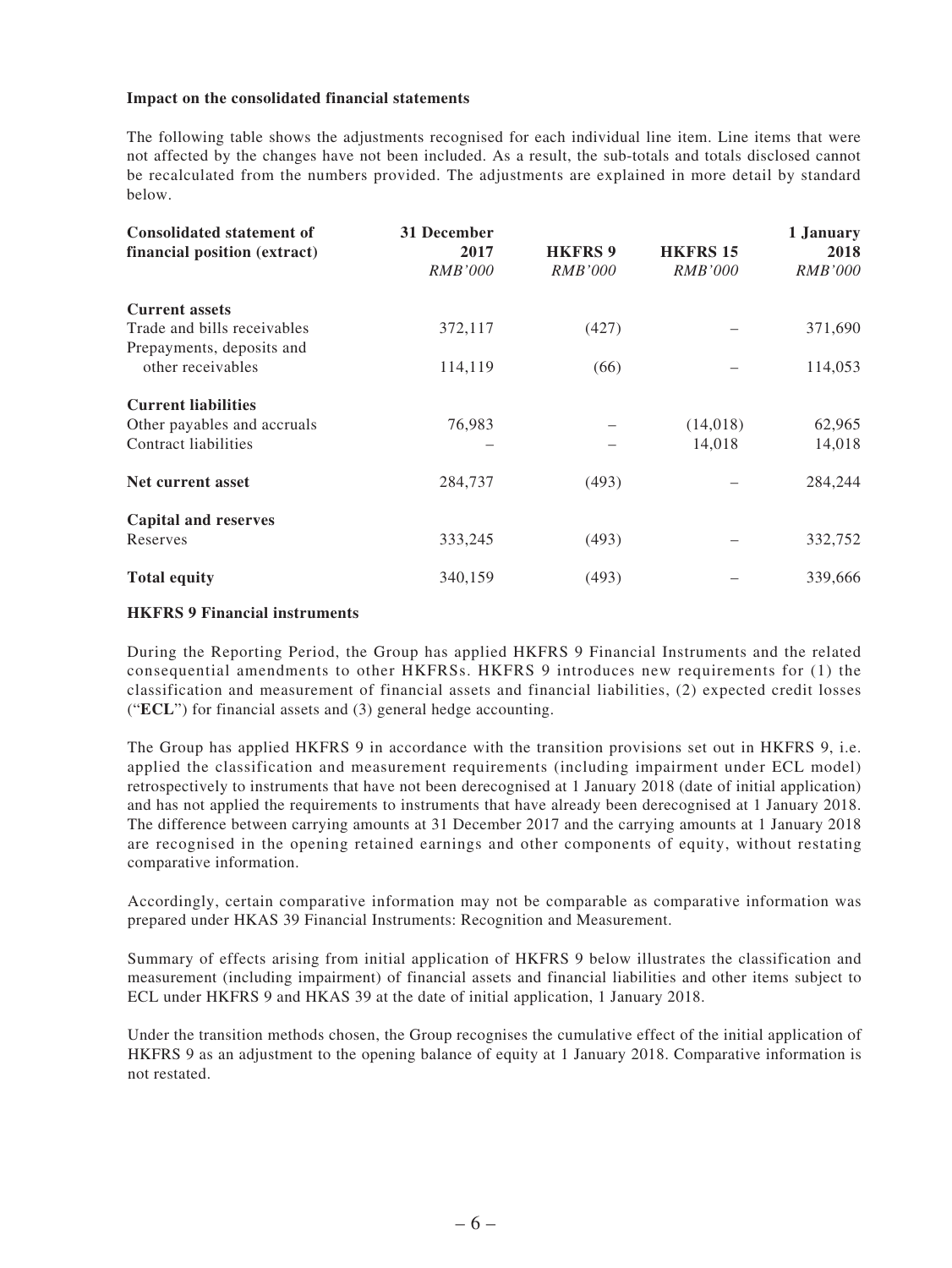#### **Classification and measurement of financial assets and financial liabilities**

All financial assets and liabilities continue to be measured on the same bases as were previously measured under HKAS 39.

#### **Impairment under ECL model**

The Group applies the HKFRS 9 simplified approach to measure ECL which uses a lifetime ECL for all trade and bills receivables. Except for those which had been determined as credit impaired under HKAS 39, the remaining balances are grouped based on past due analysis. The Group has therefore estimated the expected loss rates for the trade receivables on the same basis.

Except for those which had been determined as credit impaired under HKAS 39, ECL for other financial assets at amortised cost, including deposits, other receivables, pledged deposits and bank balances, are assessed on 12-month ECL ("**12m ECL**") basis as there had been no significant increase in credit risk since initial recognition.

All losses allowances including trade and bills receivables, deposits and other receivables as at 31 December 2017 reconciled to the opening loss allowance as at 1 January 2018 are as follows:

|                                                                                                   | <b>Trade and</b><br><i>RMB'000</i> | Deposits and<br>bill receivables other receivables<br><i>RMB'000</i> |
|---------------------------------------------------------------------------------------------------|------------------------------------|----------------------------------------------------------------------|
| At 31 December 2017 (Restated) — HKAS 39<br>Amounts re-measured through opening retained earnings | (95)<br>(427)                      | (66)                                                                 |
| At 1 January 2018 - HKFRS 9                                                                       | (522)                              | (66)                                                                 |

#### **HKFRS 15 Revenue from Contracts with Customers**

The Group has adopted HKFRS 15 Revenue from Contracts with Customers from 1 January 2018 which resulted in changes in accounting policies and adjustments to the amounts recognised in the financial statements. In accordance with the transitional provisions in HKFRS 15, prior period comparative figures have not been restated. In summary, the following adjustments were made to the amounts recognised in the consolidated statement of financial position at the date of initial application (1 January 2018):

|                             | <b>HKAS18</b>  |                  |                 |
|-----------------------------|----------------|------------------|-----------------|
|                             | carrying       |                  | <b>HKFRS 15</b> |
|                             | amounts at     |                  | carrying        |
|                             | 31 December    |                  | amounts at      |
|                             | 2017           | Reclassification | 1 January 2018  |
|                             | <i>RMB'000</i> | <i>RMB'000</i>   | <i>RMB'000</i>  |
| Contract liabilities        |                | 14,018           | 14,018          |
| Other payables and accruals | 76,983         | (14, 018)        | 62,965          |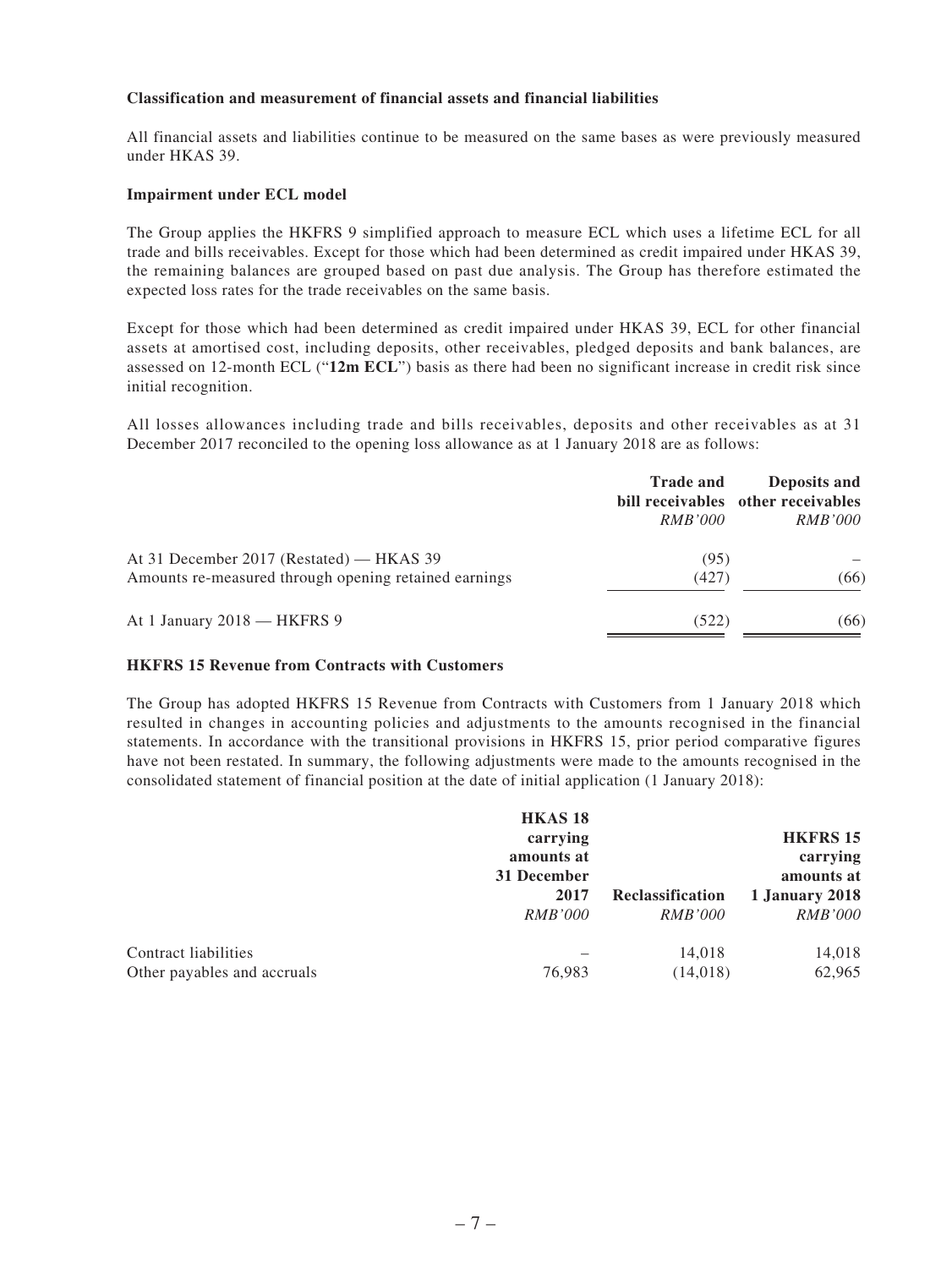#### *Presentation of assets and liabilities related to contracts with customers*

The Group has also changed the presentation of the following amounts in the consolidated statement of financial position to reflect the terminology of HKFRS 15:

Contract liabilities in relation to sales of finished goods were previously included in receipts in advance (approximately RMB14,018,000 as at 1 January 2018).

Other than stated above, the adoption of these new and revised HKFRSs did not result in significant changes to the Group's accounting policies, presentation of the Group's financial statements and amounts reported for the current year and prior years.

The Group has not early applied the following new and revised HKFRSs that have been issued but are not yet effective:

| HKAS 1 and HKAS 8 (Amendments)    | Definition of Material <sup>3</sup>                               |
|-----------------------------------|-------------------------------------------------------------------|
| HKAS 19 (Amendments)              | Plan Amendment, Curtailment or Settlement <sup>1</sup>            |
| HKAS 28 (Amendments)              | Long-term interests in Associates and Joint Ventures <sup>1</sup> |
| <b>HKFRS</b> (Amendments)         | Annual Improvements to HKFRSs 2015-2017 Cycle <sup>1</sup>        |
| HKFRS 3 (Amendments)              | Definition of a business <sup>2</sup>                             |
| <b>HKFRS</b> 9 (Amendments)       | Prepayment Features with Negative Compensation <sup>1</sup>       |
| HKFRS 10 and HKAS 28 (Amendments) | Sale or Contribution of Assets between an Investor and            |
|                                   | its Associate or Joint Venture <sup>5</sup>                       |
| HKFRS 16                          | Leases <sup>1</sup>                                               |
| HKFRS 17                          | Insurance Contracts <sup>4</sup>                                  |
| HK (IFRIC)-Int 23                 | Uncertainty over Income Tax Treatments <sup>1</sup>               |

1 Effective for annual periods beginning on or after 1 January 2019.

- 2 Effective for business combination and assets acquisitions for which the acquisition date is on or after the beginning of the first annual period beginning on or after 1 January 2020.
- 3 Effective for annual periods beginning on or after 1 January 2020.
- 4 Effective for annual periods beginning on or after 1 January 2021.
- 5 Effective for annual periods beginning on or after a date to be determined.

#### **4. SEGMENT INFORMATION**

Information reported to the Board, being the chief operating decision maker, for the purposes of resource allocation and assessment of segment performance focuses on types of goods or services delivered or provided. This is also the basis upon which the Group is organised and managed.

Specifically, the Group's reportable segments under HKFRS 8 are as follows:

- a. Retail segment
- b. Manufacturing segment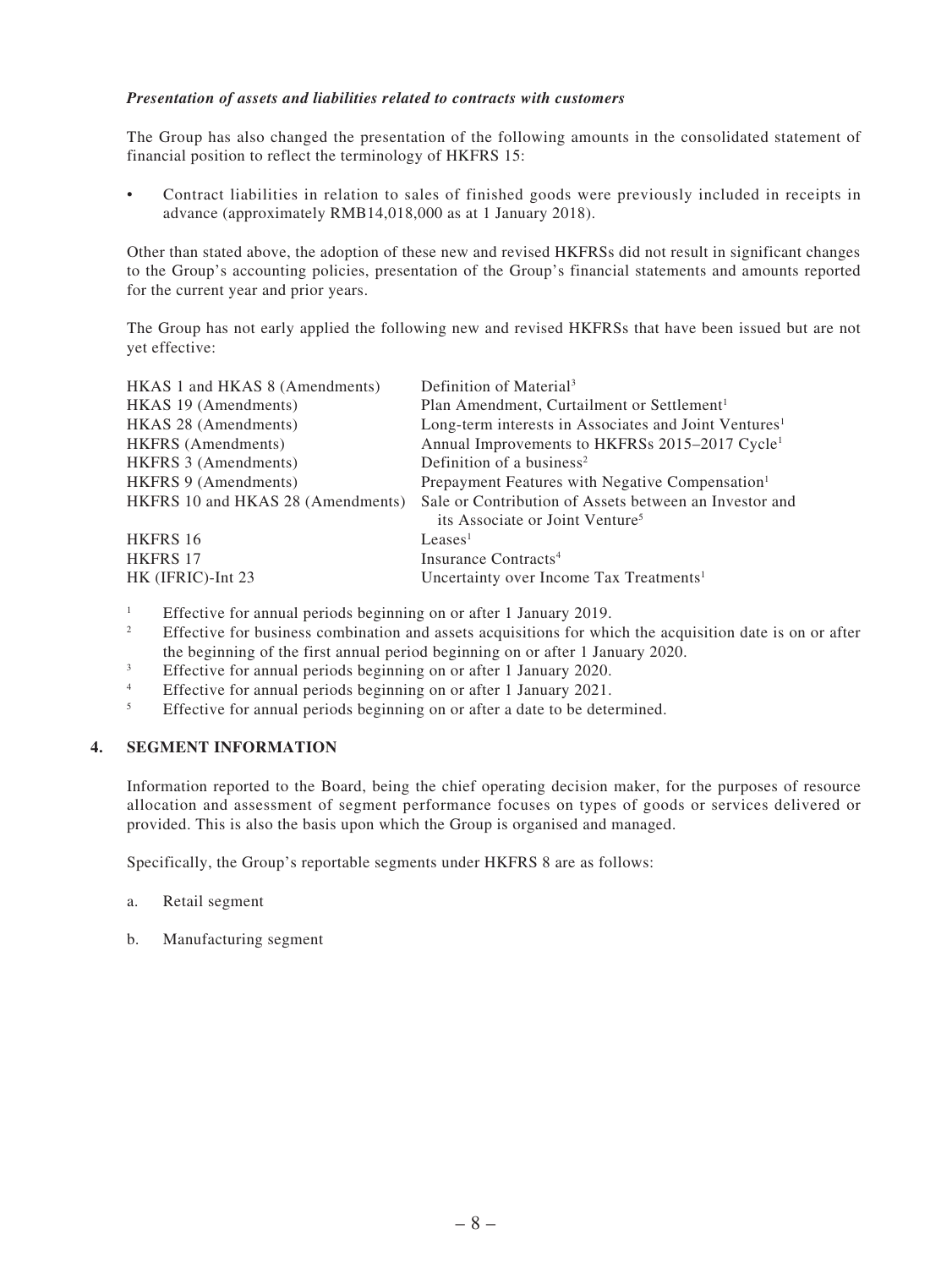#### **Segment revenues and results**

The following is an analysis of the Group's revenue and results by reportable and operating segments:

|                                                                     |                |            |                              |            | <b>Elimination</b> of |            |                |            |
|---------------------------------------------------------------------|----------------|------------|------------------------------|------------|-----------------------|------------|----------------|------------|
|                                                                     | Retail segment |            | <b>Manufacturing segment</b> |            | inter-segment sales   |            | Total          |            |
|                                                                     | 2018           | 2017       | 2018                         | 2017       | 2018                  | 2017       | 2018           | 2017       |
|                                                                     | <b>RMB'000</b> | RMB'000    | <b>RMB'000</b>               | RMB'000    | <b>RMB'000</b>        | RMB'000    | <b>RMB'000</b> | RMB'000    |
|                                                                     |                | (Restated) |                              | (Restated) |                       | (Restated) |                | (Restated) |
| Segment revenues                                                    |                |            |                              |            |                       |            |                |            |
| - External sales                                                    | 222,448        | 243,933    | 1,387,595                    | 1,172,462  |                       |            | 1,610,043      | 1,416,395  |
| - Internal sales                                                    |                |            | 20,838                       | 28,028     | (20, 838)             | (28, 028)  |                |            |
|                                                                     | 222,448        | 243,933    | 1,408,433                    | 1,200,490  | (20, 838)             | (28,028)   | 1,610,043      | 1,416,395  |
| Segment (loss)/profit                                               | (60, 991)      | (20, 695)  | 176,173                      | 204,085    | 13                    | (66)       | 115,195        | 183,324    |
| Interest income                                                     |                |            |                              |            |                       |            | 2,218          | 3,656      |
| Fair value change on derivative<br>component of convertible loan    |                |            |                              |            |                       |            | 27,501         |            |
| Fair value change on contingent<br>consideration receivables        |                |            |                              |            |                       |            | 2,799          |            |
| Loss on remeasurement of liability<br>component of convertible loan |                |            |                              |            |                       |            | (24, 609)      |            |
| Unallocated corporate expenses                                      |                |            |                              |            |                       |            | (7,658)        | (2,937)    |
| Unallocated finance costs                                           |                |            |                              |            |                       |            | (15,160)       |            |
| Profit before taxation                                              |                |            |                              |            |                       |            | 100,286        | 184,043    |

Segment profit/(loss) represents the (loss from)/profit earned by each segment without allocation of interests income, fair value change on derivative component of convertible loan, fair value change on contingent consideration receivables, loss on remeasurement of liability component of convertible loan, unallocated corporate expenses, and unallocated finance costs. This is the measure reported to the Board for the purposes of resource allocation and performance assessment.

Inter-segment sales are charged at prevailing market rates.

#### **Segment assets and liabilities**

|                                   | Retail segment |                | <b>Manufacturing segment</b> |                | <b>Consolidated</b> |                |      |      |  |
|-----------------------------------|----------------|----------------|------------------------------|----------------|---------------------|----------------|------|------|--|
|                                   | 2018           |                | 2017                         |                | 2018<br>2017        |                | 2018 | 2017 |  |
|                                   | <b>RMB'000</b> | <b>RMB'000</b> | <b>RMB'000</b>               | <b>RMB'000</b> | <b>RMB'000</b>      | <b>RMB'000</b> |      |      |  |
|                                   |                | (Restated)     |                              | (Restated)     |                     | (Restated)     |      |      |  |
| Segment assets                    | 91,490         | 77,612         | 1,098,492                    | 1,036,471      | 1,189,982           | 1,114,083      |      |      |  |
| Unallocated corporate assets      |                |                |                              |                | 242,170             | 28,764         |      |      |  |
| Consolidated assets               |                |                |                              |                | 1,432,152           | 1,142,847      |      |      |  |
| Segment liabilities               | 60,527         | 82,568         | 714,994                      | 696,815        | 775,521             | 779,383        |      |      |  |
| Unallocated corporate liabilities |                |                |                              |                | 289,310             | 23,305         |      |      |  |
| Consolidated liabilities          |                |                |                              |                | 1,064,831           | 802,688        |      |      |  |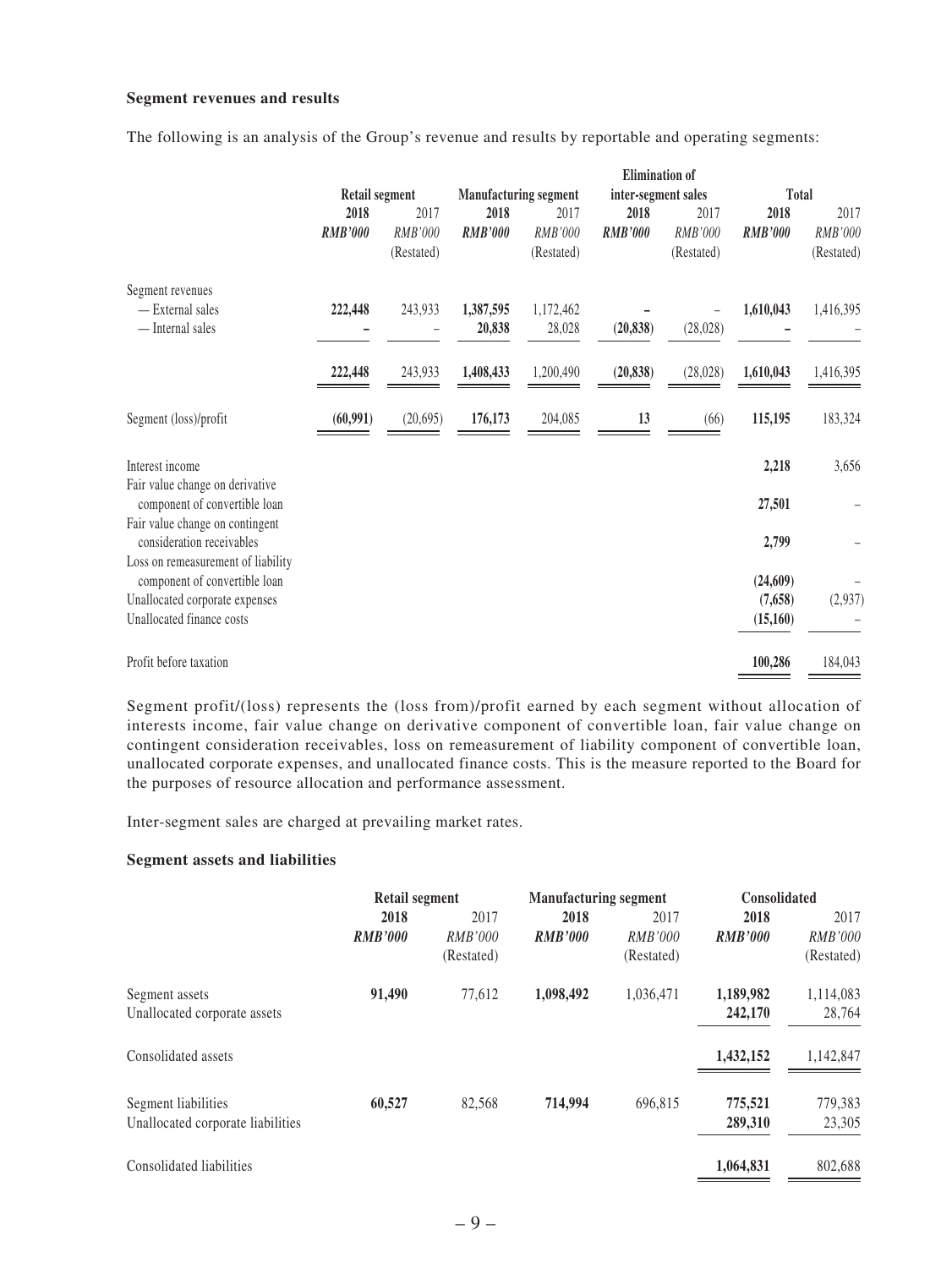For the purpose of monitoring segment performances and allocating resources between segments:

- all assets are allocated to operating segments other than unallocated corporate assets (mainly comprising contingent consideration receivables, and other unallocated corporate assets); and
- all liabilities are allocated to operating segments other than unallocated corporate liabilities (mainly comprising amount due to a related company, derivative financial instruments, convertible loan and other unallocated corporate liabilities).

#### **Other segment information**

|                                 | Retail segment |                |                | <b>Manufacturing segment</b> |                | <b>Unallocated</b> |                | <b>Total</b>   |  |
|---------------------------------|----------------|----------------|----------------|------------------------------|----------------|--------------------|----------------|----------------|--|
|                                 | 2018           | 2017           | 2018           | 2017                         | 2018           | 2017               | 2018           | 2017           |  |
|                                 | <b>RMB'000</b> | <b>RMB'000</b> | <b>RMB'000</b> | RMB'000                      | <b>RMB'000</b> | <i>RMB'000</i>     | <b>RMB'000</b> | <i>RMB'000</i> |  |
|                                 |                | (Restated)     |                | (Restated)                   |                | (Restated)         |                | (Restated)     |  |
| Addition of property, plant     |                |                |                |                              |                |                    |                |                |  |
| and equipment                   | 4,340          | 7,814          | 6,529          | 15,959                       |                |                    | 10,869         | 23,773         |  |
| Depreciation of property, plant |                |                |                |                              |                |                    |                |                |  |
| and equipment                   | 2,917          | 1,266          | 7,019          | 5,575                        |                |                    | 9,936          | 6,841          |  |
| Amortisation of prepaid lease   |                |                |                |                              |                |                    |                |                |  |
| payments                        |                |                |                |                              | 159            | 163                | 159            | 163            |  |
| Impairment loss on trade and    |                |                |                |                              |                |                    |                |                |  |
| bill receivables                | 4              |                | 1,822          | 521                          |                |                    | 1,826          | 522            |  |
| Impairment loss on prepayments, |                |                |                |                              |                |                    |                |                |  |
| deposits and other receivables  | 7              | 20             | 5              | 44                           |                | 2                  | 12             | 66             |  |
| Finance costs                   | 1,582          | 1,765          | 8,128          | 9,905                        | 15,160         |                    | 24,870         | 11,670         |  |

#### **Information about major customers**

Revenue from major customers of the corresponding year contributing over 10% of the total revenue of the Group is as follows:

|            | 2018<br><b>RMB'000</b> | 2017<br><i>RMB'000</i><br>(Restated) |
|------------|------------------------|--------------------------------------|
| Customer 1 | 239,207                | 224,824                              |
| Customer 2 | 180,591                | 126,362                              |
| Customer 3 | 164,276                | 221,818                              |
| Customer 4 | 164,046                | $N/A^*$                              |
| Customer 5 | $N/A^*$                | 156,363                              |
|            |                        |                                      |

\* Revenue from the customer is less than 10% of the total revenue of the Group.

#### **Geographical information**

#### *(a) Revenue from external customers*

Geographical information in respect of revenue from external customers is not presented since most of the Group's revenue from external customers, based on the locations of the products delivered to the customers, is generated in the United States of America (the "**U.S.**"). Accordingly, in the opinion of the Directors, the presentation of geographical information would provide no additional useful information to the users of the financial statements.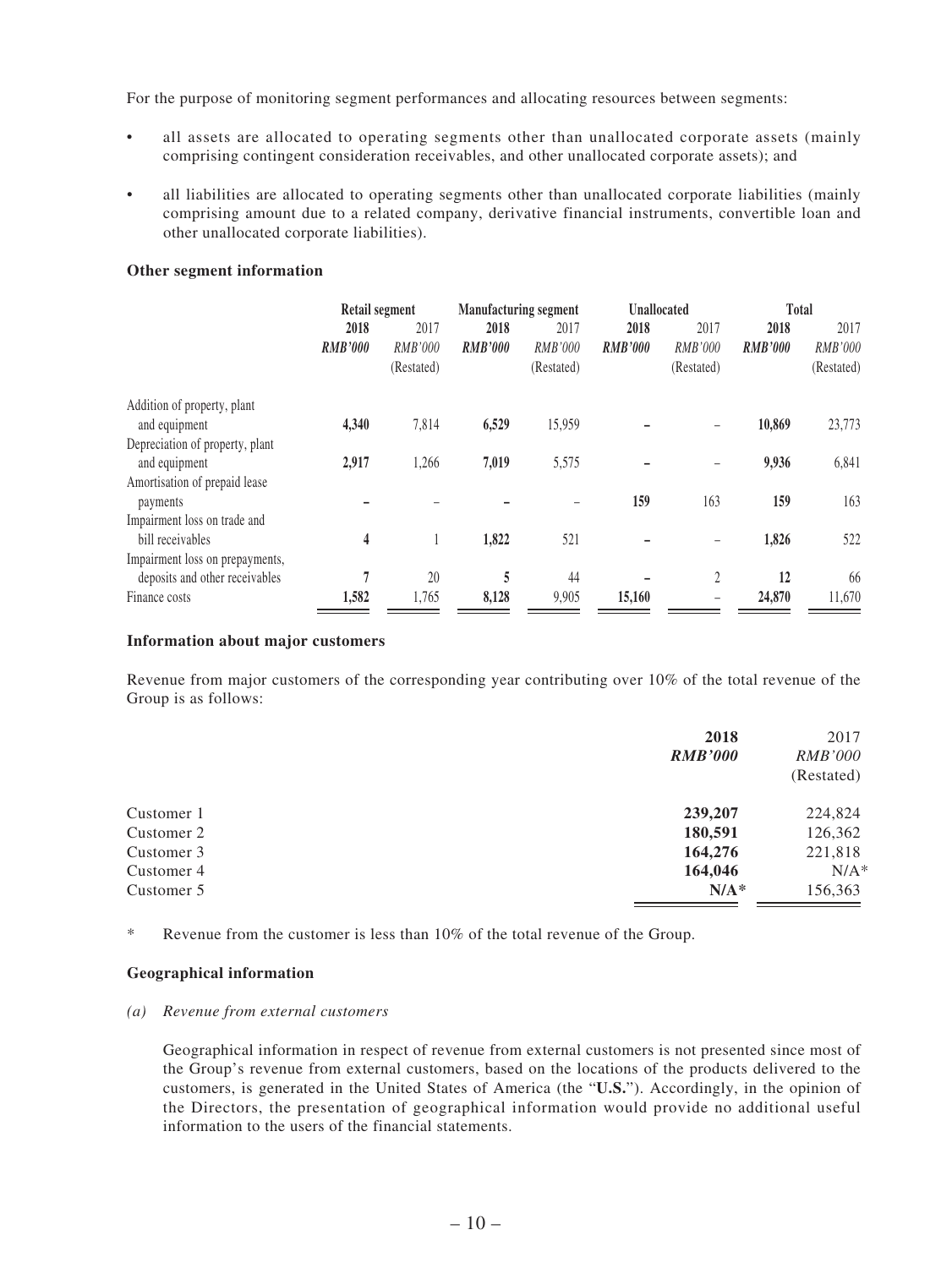#### *(b) Non-current assets*

|                                                  | 2018           | 2017           |
|--------------------------------------------------|----------------|----------------|
|                                                  | <b>RMB'000</b> | <i>RMB'000</i> |
|                                                  |                | (Restated)     |
| People's Republic of China (including Hong Kong) | 21,073         | 22,214         |
| Cambodia                                         | 42,345         | 42,316         |
| The U.S.                                         | 3,752          | 1,926          |
|                                                  | 67,170         | 66,456         |
|                                                  |                |                |

The non-current asset information above is based on the locations of the assets and excludes deferred tax assets and contingent consideration receivables.

#### **5. REVENUE**

Revenue represents the net invoiced value of goods sold, after allowances for returns, trade discounts and value-added tax.

| 2018           | 2017           |
|----------------|----------------|
| <b>RMB'000</b> | <i>RMB'000</i> |
|                | (Restated)     |
|                |                |
| 1,610,043      | 1,416,395      |
|                |                |

As at 31 December 2018, the aggregate amount of the transaction price allocated to the remaining performance obligation under the Group's existing manufacture and sales of sofa, sofa covers and other furniture products is approximately RMB17,967,000 and the Group will recognised this revenue in 2019.

#### **6. OTHER INCOME AND GAINS**

|                                                               | 2018           | 2017           |
|---------------------------------------------------------------|----------------|----------------|
|                                                               | <b>RMB'000</b> | <i>RMB'000</i> |
|                                                               |                | (Restated)     |
| Interest income                                               | 2,218          | 3,656          |
| Exchange gains, net                                           | 8,213          |                |
| Government subsidies                                          | 2,312          | 8,269          |
| Gain on disposal of property, plant and equipment             | 3,775          |                |
| Rental income                                                 | 1,084          |                |
| Fair value change on derivative component of convertible loan | 27,501         |                |
| Sales of raw materials                                        | 9,327          |                |
| Sales of scrap materials                                      |                | 1,410          |
| Repair service income                                         | 9,129          | 11,170         |
| Compensation on factory relocation                            | 15,846         |                |
| Lease termination income                                      |                | 8,042          |
| Fair value change on contingent consideration receivables     | 2,799          |                |
| Others                                                        | 3,587          | 4,402          |
|                                                               | 85,791         | 36,949         |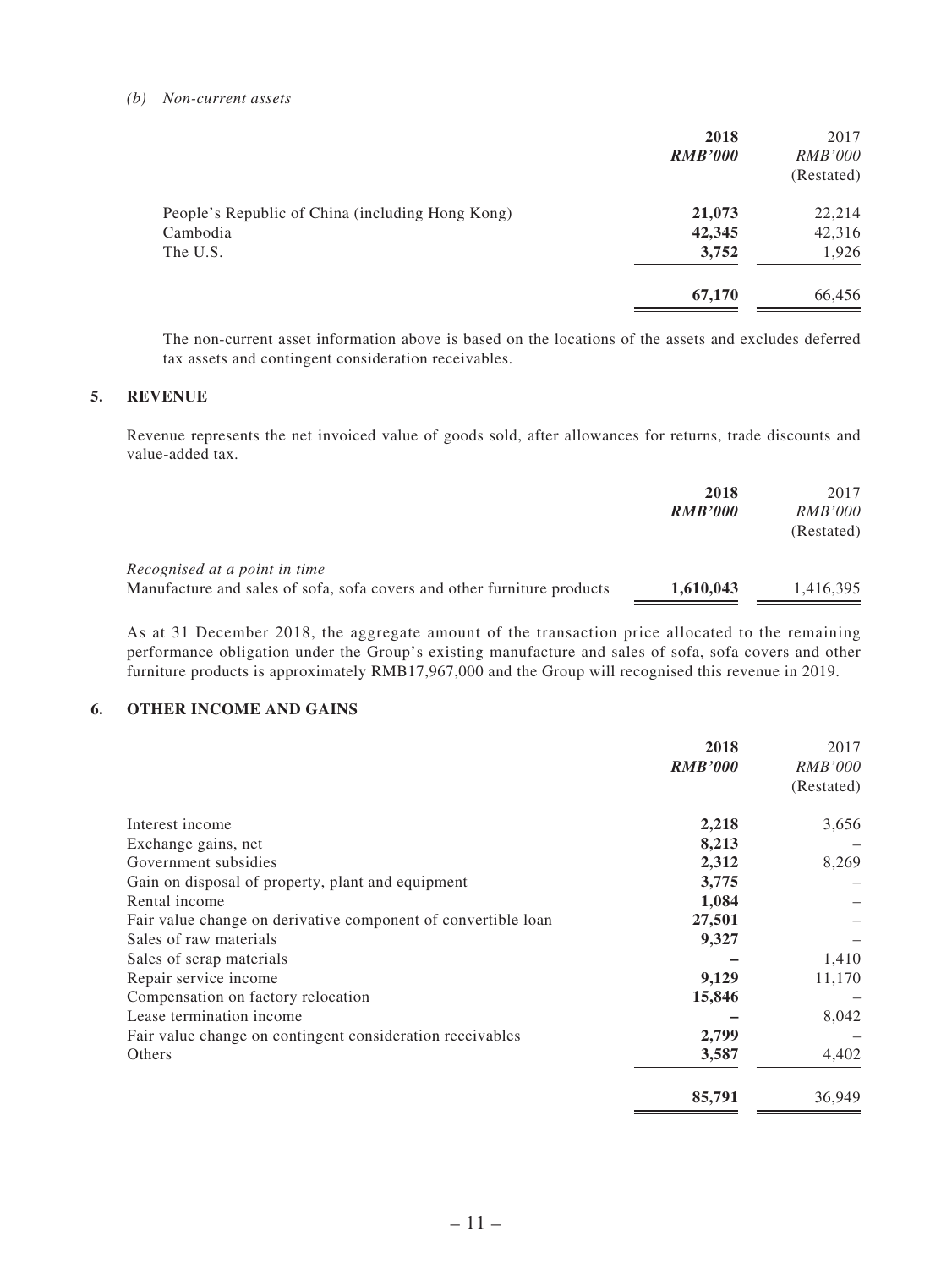#### **7. FINANCE COSTS**

|                                  | 2018           | 2017           |
|----------------------------------|----------------|----------------|
|                                  | <b>RMB'000</b> | <i>RMB'000</i> |
|                                  |                | (Restated)     |
| Interest on bank loans           | 9,793          | 9,909          |
| Interest on discount trade bills |                | 1,761          |
| Interest on convertible loan     | 15,077         |                |
|                                  | 24,870         | 11,670         |

#### **8. PROFIT BEFORE TAX**

The Group's profit before tax is arrived at after charging/(crediting):

|                                                                    | 2018           | 2017<br><i>RMB'000</i> |
|--------------------------------------------------------------------|----------------|------------------------|
|                                                                    | <b>RMB'000</b> | (Restated)             |
| Cost of inventories sold                                           | 1,200,745      | 947,128                |
| Loss on disposal of items of property, plant and equipment, net    |                | 139                    |
| Reversal of provision against obsolete and slow-moving inventories | (18, 804)      | (7,898)                |
| Write-down/(reversal of write-down) of inventories to net          |                |                        |
| realisable value                                                   | 58             | (1,366)                |
| Impairment loss on trade and bills receivables, net                | 1,826          | 522                    |
| Impairment loss on other receivables and deposits, net             | 12             | 66                     |
| Loss on remeasurement of liability component of convertible loan   | 24,609         |                        |
| Foreign exchange differences, net                                  | (8,213)        | 6,959                  |
| Listing expenses                                                   |                | 1,943                  |

#### **9. INCOME TAX EXPENSE**

Pursuant to the rules and regulations of the Cayman Islands and the British Virgin Islands ("**BVI**"), the Group is not subject to any income tax in the Cayman Islands and the BVI.

On 21 March 2018, the Hong Kong Legislative Council passed The Inland Revenue (Amendment) (No. 7) Bill 2017 (the "**Bill**") which introduces the two-tiered profits tax rates regime. The Bill was signed into law on 28 March 2018 and was gazetted on the following day. Under the two-tiered profits tax rates regime, the first HK\$2 million of profits of the qualifying group entity will be taxed at 8.25%, and profits above HK\$2 million will be taxed at 16.5%. The profits of group entities not qualifying for the two-tiered profits tax rates regime will continue to be taxed at a flat rate of 16.5%.

PRC subsidiaries are subject to the PRC Enterprise Income Tax at 25% during the year (2017: 25%). Pursuant to the relevant laws and regulations in the PRC, Zhejiang Morris Fashion Home Co., Ltd. ("**Fashion Home**") and Zhejiang Apollo Leather Products Co., Ltd. ("**Apollo**"), which qualified as High and New Technology Enterprises ("**HNTE**") in 30 November 2018, were entitled to a reduced enterprise income tax rate of 15%. During the year ended 31 December 2018, Fashion Home and Apollo applied the qualification of HNTE and are entitled to the reduced tax rate of 15% until the year ended 30 November 2021.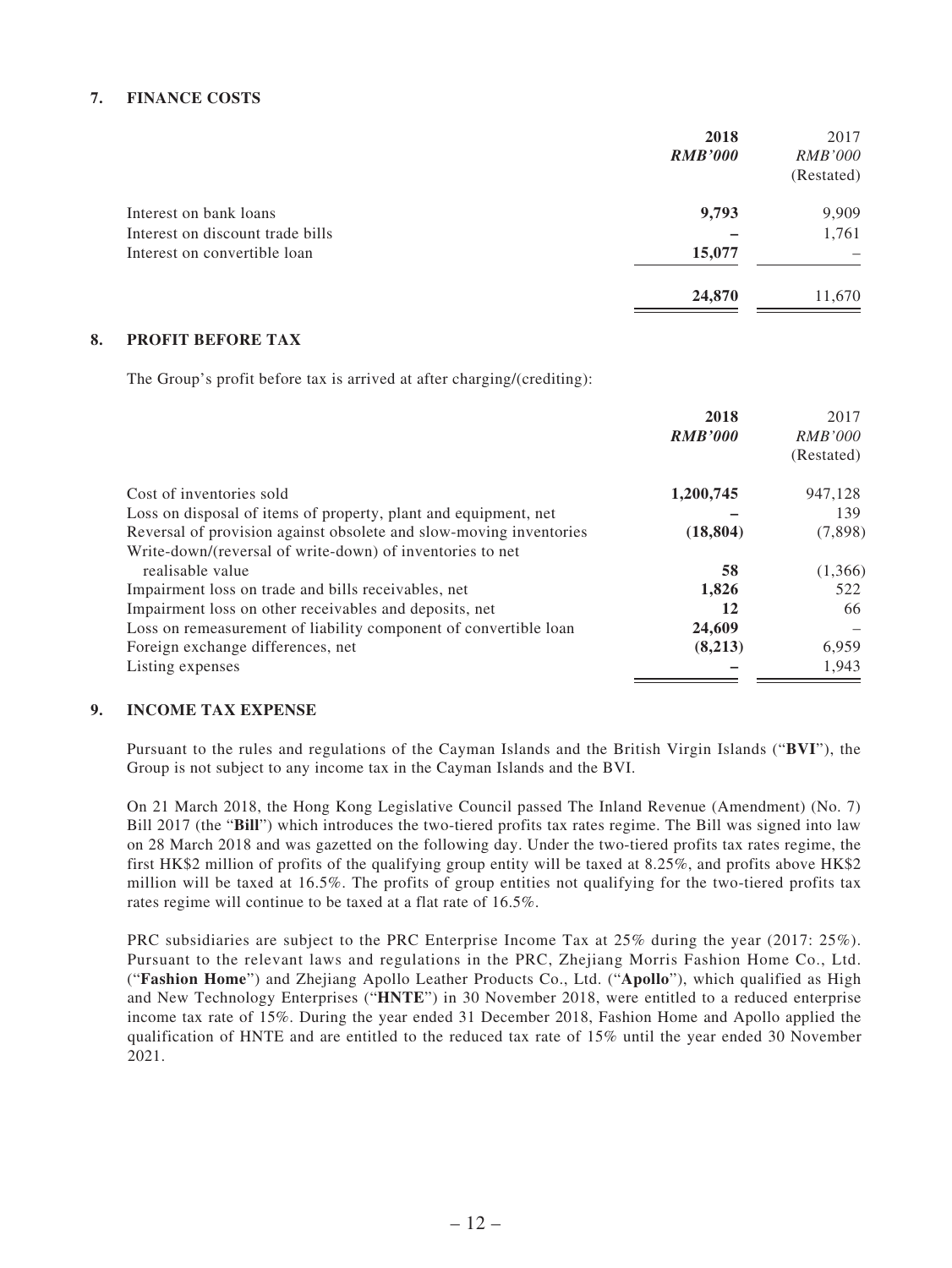The U.S. corporate tax rate is 21% for the year ended 31 December 2018 in accordance to the Tax Cuts and Jobs Act. The U.S. income tax includes (a) federal income tax calculated at a fixed rate of 21% for the year ended 31 December 2018 (2017: a progressive rate of 15% to 35%) on the estimated U.S. federal taxable income and (b) state income tax calculated at various state income tax rates for both periods on the estimated state taxable income for the respective states. The income subject to tax in a specific state (i.e. state taxable income) is calculated based on the federal taxable income with state tax adjustments, which is then allocated or apportioned to the respective states (i.e. percentage of taxable income that should be apportioned or specially allocated to the respective states in which the Group operates) based on the apportionment factors provided from the state tax returns in previous year.

Taxes on profits assessable in elsewhere have been calculated at the rate of tax prevailing in the jurisdictions in which the Group operates.

|                                | 2018<br><b>RMB'000</b> | 2017<br><b>RMB'000</b><br>(Restated) |
|--------------------------------|------------------------|--------------------------------------|
| $Current - PRC$                |                        |                                      |
| — Charge for the year          | 12,720                 | 20,027                               |
| — Over-provision in prior year | (7, 810)               | (5,564)                              |
| Current — Hong Kong            | 17,450                 | 17,631                               |
| $Current - U.S.$               |                        |                                      |
| — Charge for the year          | 52                     | 147                                  |
| - Over-provision in prior year | (520)                  |                                      |
| Current — Other                | 11                     |                                      |
| Deferred                       | (8,022)                | 6,107                                |
| Tax charge for the year        | 13,881                 | 38,348                               |

#### **10. EARNINGS PER SHARE ATTRIBUTABLE TO ORDINARY EQUITY HOLDERS OF THE COMPANY**

The calculation of basic earnings per share amount for the year ended 31 December 2018 was based on the profit for the year attributable to ordinary equity holders of the Company of RMB86,405,000 (2017: RMB145,695,000), and the weighted average number of ordinary shares of 1,000,000,000 (2017: 992,465,753) in issue during the year.

No adjustment has been made to the basic earnings per share amounts presented for the years ended 31 December 2018 and 2017 as the Group had anti-dilutive ordinary shares in issue during year ended 31 December 2018 (2017: no potentially dilutive ordinary shares in issue).

#### **11. DIVIDENDS**

|                                                                                 | 2018<br><b>RMB'000</b> | 2017<br><i>RMB'000</i> |
|---------------------------------------------------------------------------------|------------------------|------------------------|
| Interim dividend paid<br>— HK1.8 cents (2017: HK1.5 cents) per ordinary share   | 15,213                 | 12,868                 |
| Interim special dividend paid<br>$-$ Nil (2017: HK4.5 cents) per ordinary share |                        | 38,604                 |
| Final dividend proposed<br>— HK1.3 cents (2017: HK3.8 cents) per ordinary share | 10,709                 | 30,632                 |
|                                                                                 | 25,922                 | 82,104                 |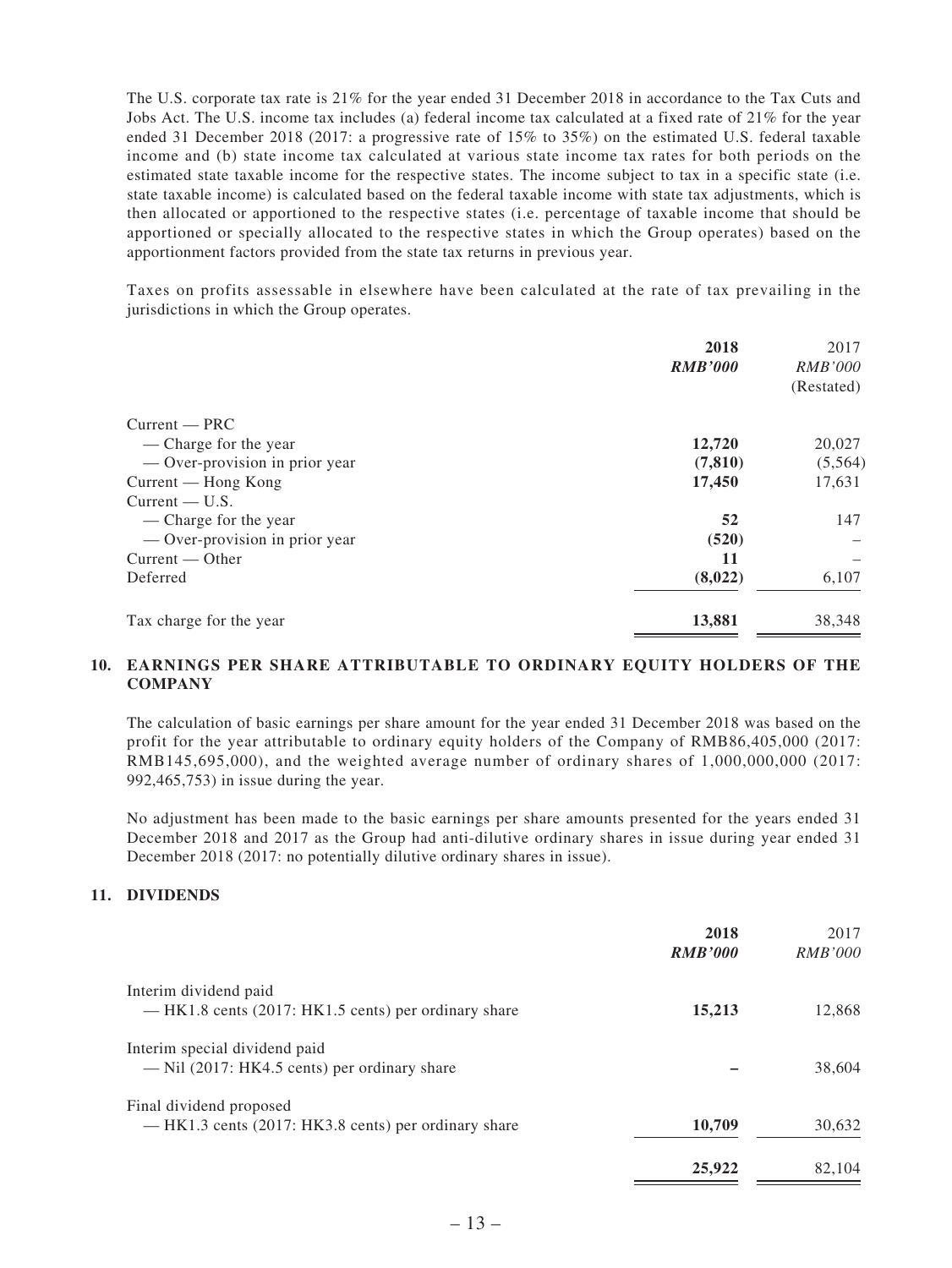#### **12. CONTINGENT CONSIDERATION RECEIVABLES**

The amount represents the fair value of receivable if the audited net profits of Jennifer Convertibles Inc. and its subsidiaries cannot achieve the respective base profit target for the year ended 31 December 2019 and 2020. For detailed information, please refer to the Company's announcement dated 14 August 2018.

The fair value of contingent consideration receivables as at 31 December 2018 was determined based on the valuation performed by an independent professional valuer not connected with the Group.

#### **13. TRADE AND BILLS RECEIVABLES**

|                                                 | 2018<br><b>RMB'000</b> | 2017<br><i>RMB'000</i><br>(Restated) |
|-------------------------------------------------|------------------------|--------------------------------------|
| Trade receivables from third parties            | 633,409                | 367,330                              |
| Impairment of trade receivables                 | (2,253)                | (92)                                 |
| Trade receivables, net                          | 631,156                | 367,238                              |
| Bills receivable arising from intra-group sales | 3,365                  | 4,879                                |
|                                                 | 634,521                | 372,117                              |

The Group's trading terms with its customers are mainly on credit. The credit period for customers of the manufacturing segment is generally one to two months, extending up to three to four months for major customers, the credit period for customers of the retail segment is within one month. The Group does not hold any collateral over its trade and bills receivable balances. Trade and bills receivables are non-interestbearing.

An ageing analysis of trade and bills receivables as at the end of the Reporting Period, based on the invoice date and net of provision, is as follows:

|                                                  | 2018<br><b>RMB'000</b> | 2017<br><b>RMB'000</b><br>(Restated) |
|--------------------------------------------------|------------------------|--------------------------------------|
| Within 3 months                                  | 596,928                | 349,884                              |
| 4 to 6 months                                    | 36,983                 | 14,187                               |
| 7 to 12 months                                   | 610                    | 8,046                                |
|                                                  | 634,521                | 372,117                              |
| <b>TRADE AND BILLS PAYABLES</b><br>14.           |                        |                                      |
|                                                  | 2018                   | 2017                                 |
|                                                  | <b>RMB'000</b>         | <b>RMB'000</b>                       |
|                                                  |                        | (Restated)                           |
| Trade payables to third parties<br>Bills payable | 209,275                | 228,378                              |
| — arising from intra-group purchases             | 19,173                 | 119,674                              |
| — arising from third party purchases             | 188,318                | 140,406                              |
|                                                  | 416,766                | 488,458                              |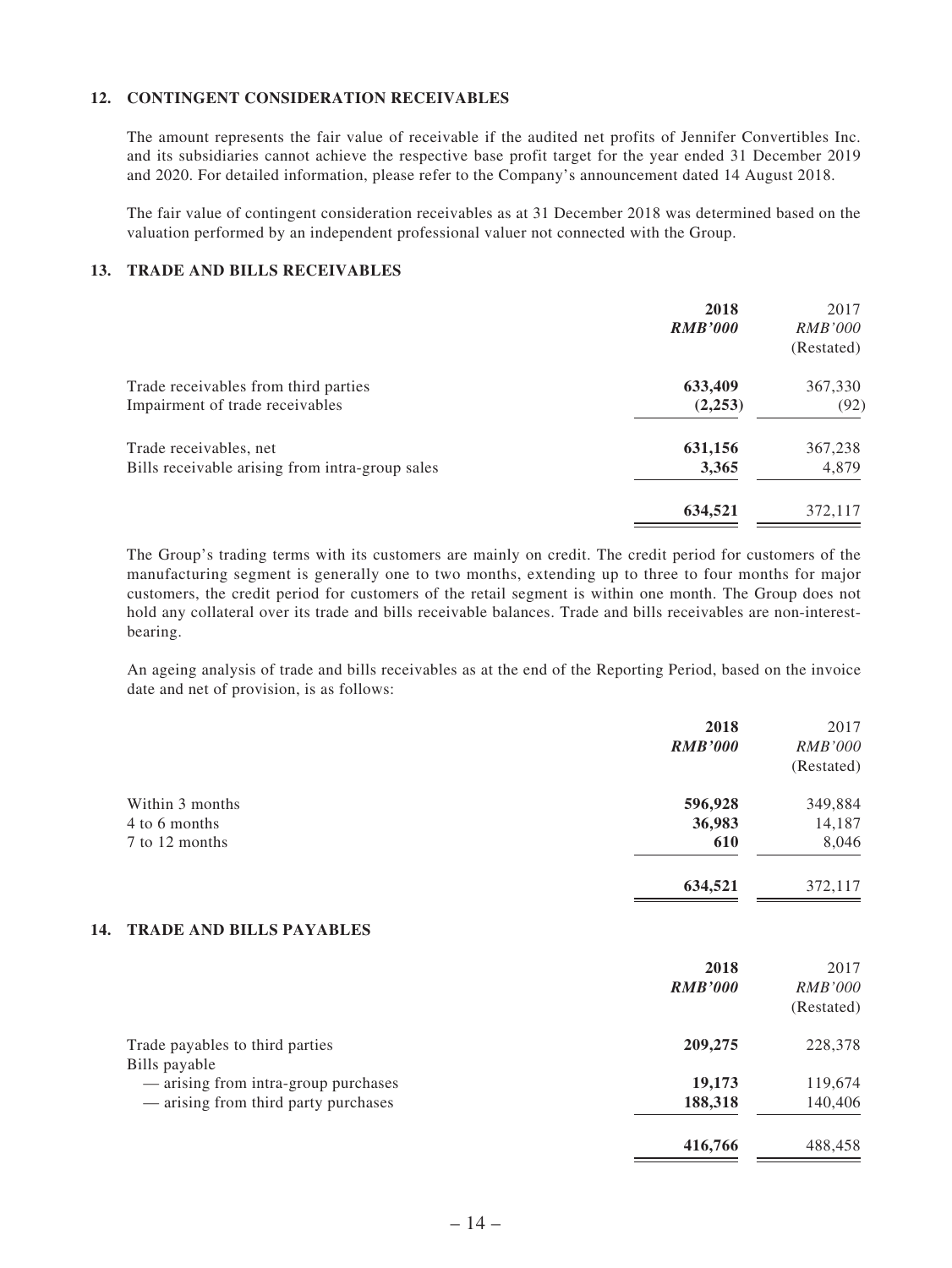An ageing analysis of the trade and bills payables as at the end of the reporting period, based on the invoice date, is as follows:

| 2018<br><b>RMB'000</b> | 2017<br><i>RMB'000</i> |
|------------------------|------------------------|
|                        | (Restated)             |
| 143,706                | 211,316                |
| 80,087                 | 115,136                |
|                        | 154,714                |
| 44,356                 | 7,292                  |
| 416,766                | 488,458                |
|                        | 148,617                |

The trade and bills payables are non-interest-bearing. Trade payables are normally settled on terms of 30 to 180 days while bills payable are settled on a term of 90 to 180 days.

#### **15. COMPARATIVE INFORMATION**

Certain comparative amounts have been reclassified to conform with the Reporting Period's presentation.

In respect of the acquisition of Jennifer Convertible Inc. on 31 August 2018, the Group has applied merger accounting method for the business combination under common control. Comparative amounts in the consolidated financial statements and relevant notes have been restated as if the business of Jennifer Convertible Inc. had always been carried out by the Group.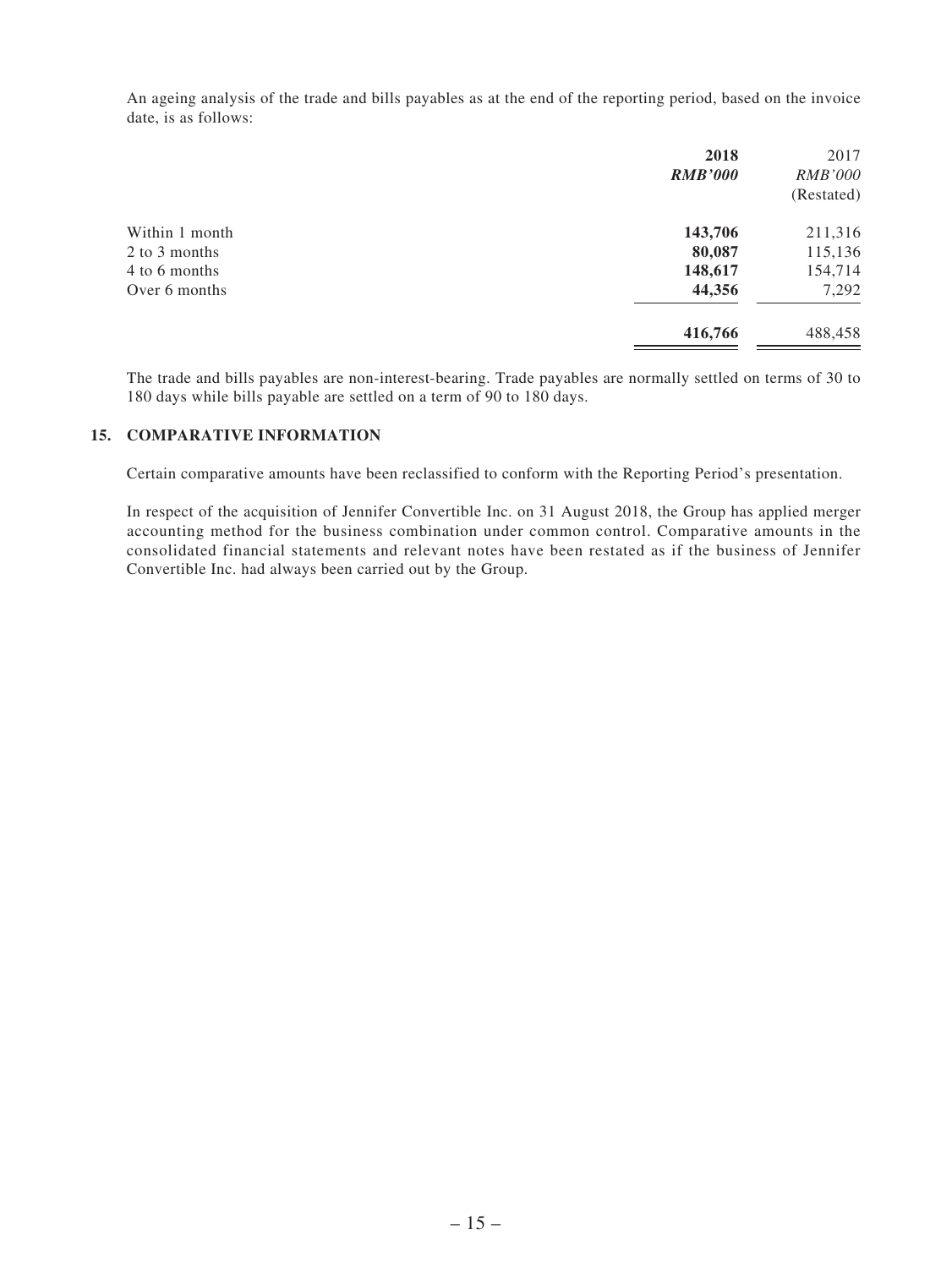# **MANAGEMENT DISCUSSION AND ANALYSIS**

### **BUSINESS REVIEW**

During the Reporting Period, the Group continued to maintain steady growth in revenue by actively investing in product design and research and development, and establishing and expanding sales channels. The Group's revenue increased from approximately RMB1,416.4 million in 2017 to approximately RMB1,610.0 million in 2018, representing an increase of approximately 13.7%. Profit for the year decreased by approximately 40.7% from approximately RMB145.7 million in 2017 to approximately RMB86.4 million in 2018.

#### **The U.S. market**

On 31 August 2018, the Company successfully acquired all the issued and outstanding common stock of Jennifer Convertibles Inc. ("**Jennifer Convertibles**"). Such acquisition represented a critical step forward in implementing the Group's brand development strategies. Jennifer Convertibles is principally engaged in the retail business of sale of a complete line of furniture products and home furnishings in the eastern part of the U.S. It has good reputations on carrying good quality furniture products and a variety of different designed products. Its retail chain also carries semi customization services for comparatively high-end customers. At the time of the acquisition, Jennifer Convertibles operated 17 retail outlets in the eastern part of the U.S., located in New York, New Jersey and Connecticut. The acquisition of Jennifer Convertibles further complemented the Group's industry chain from research and development and design, production and manufacturing to end user sales of its own brands. Jennifer Convertible's long establish sales network and market presence helped to facilitate the Company's own-brand strategy and created synergy effects with the existing business of the Group. The integrated business model of the Group after the acquisition, covering the full industry chain, had also enhanced the competitive advantages of the Company.

#### *The U.S. wholesale market review*

Despite the uncertainties surrounding the business environments in the U.S., with a stable customer base, the Company's business in the wholesale market was relatively stable in 2018. While maintaining long-term relationships with its major customers, the Group further explored business opportunities from smaller furniture retailers to diversify the concentration risks in revenue.

## **The PRC market**

On 12 January 2018, the Group set up the first flagship store with its own brand "Morrisofa" in the PRC market, and launched its sofa product collection, namely "Fall in Love (一眼入 心)". It successfully tapped into the PRC domestic market of young consumers with a brand new, fashionable and intelligent brand image. In 2018, the Company participated in various international major furniture exhibitions in Shenzhen, Beijing and Shanghai, and invested in brand promotion and sales network expansion. By the end of 2018, the Company had established 3 direct-sale stores in Shanghai and Hangzhou and set up 7 distribution stores in 7 other cities in the PRC. In addition, the Company was aware of the rapid development and growing trend of online shopping. During the year of 2018, online stores have been set up in major online shopping platforms including Jingdong, Taobao and WeChat, providing online and offline services to consumers.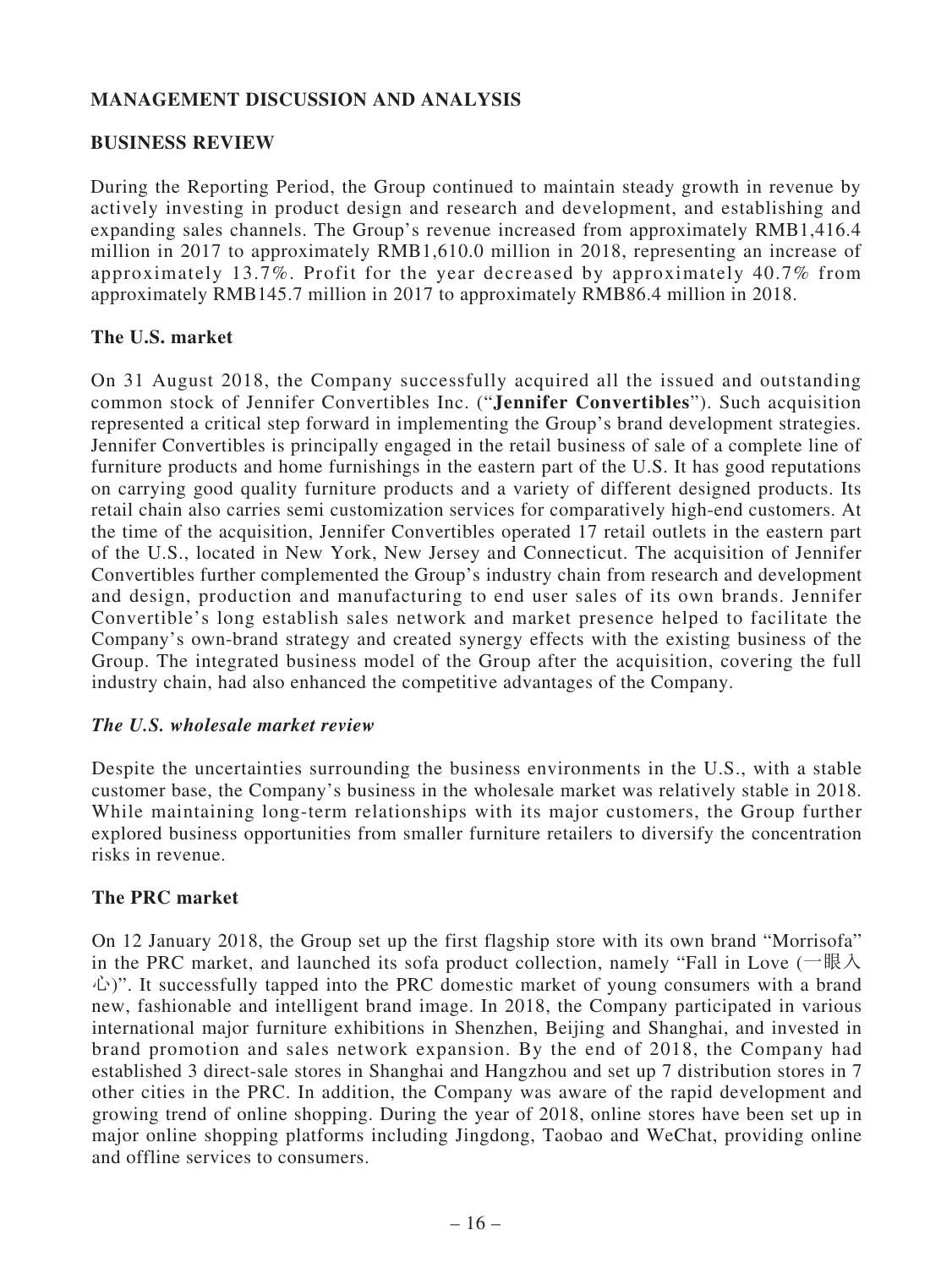### **Product research and development**

The Group always attaches great importance to research and development investment and product innovation, in order to maintain a high-quality level and strive for product intelligence. During the year 2018, the Group had successfully developed a new product, "voice-activated sofa", which has been launched in Hong Kong in early 2019. The launch of the voice-activated sofa highlighted the Company's strength in research and development and production. It also demonstrated further enrichment of the Group's product portfolio under its self-owned brands while taking a crucial step forward in enhancing its product intelligence.

In addition, in August 2018, the Group has been successfully confirmed as one of the drafting parties for organization standards of manufacturing electric functional sofas in Zheijang and has obtained three major ISO system certifications in November 2018.

# **FINANCIAL REVIEW**

The revenue of the Group increased from approximately RMB1,416.4 million in 2017 to approximately RMB1,610.0 million in 2018, representing an increase of approximately 13.7%. The profit for the year decreased by approximately 40.7% from approximately RMB145.7 million in 2017 to approximately RMB86.4 million in 2018. If excluding the loss on remeasurement of liability component of convertible loan of approximately RMB24.6 million, fair value gain on convertible loan of approximately RMB27.5 million and interest expense on the convertible loan of approximately RMB15.1 million incurred in 2018, the profit for the year would decrease by approximately 32.3% from approximately RMB145.7 million in 2017 to approximately RMB98.6 million in 2018. The Company's basic and diluted earnings per ordinary share was approximately RMB8.64 cents in 2018 (2017: RMB14.68 cents) based on the profit for the year attributable to the owners of the Company approximately RMB86.4 million (2017: RMB145.6 million), and the weighted average number of ordinary shares of 1,000,000,000 (2017: 992,465,753) in issue during the year.

## **Revenue**

The revenue of the Group increased by approximately  $13.7\%$ , from approximately RMB1,416.4 million in 2017 to approximately RMB1,610.0 million in 2018, which was primarily attributable to the significant increase in sales volume of both sofas and sofa covers. Sofa products continued to contribute as the major component of sales, which was in line with the Group's strategy in developing its original brand manufacturing ("**OBM**") business model. The Group has been changing its business model from original equipment manufacturing business model to OBM business model and has been increasing its focus on promoting the Group's own brand in the market during the Reporting Period.

## **Cost of sales**

The cost of sales of the Group increased by approximately 26.0% from approximately RMB937.9 million in 2017 to approximately RMB1,182.0 million in 2018, which was primarily due to the increase in the consumption of major raw materials and increase in direct labour.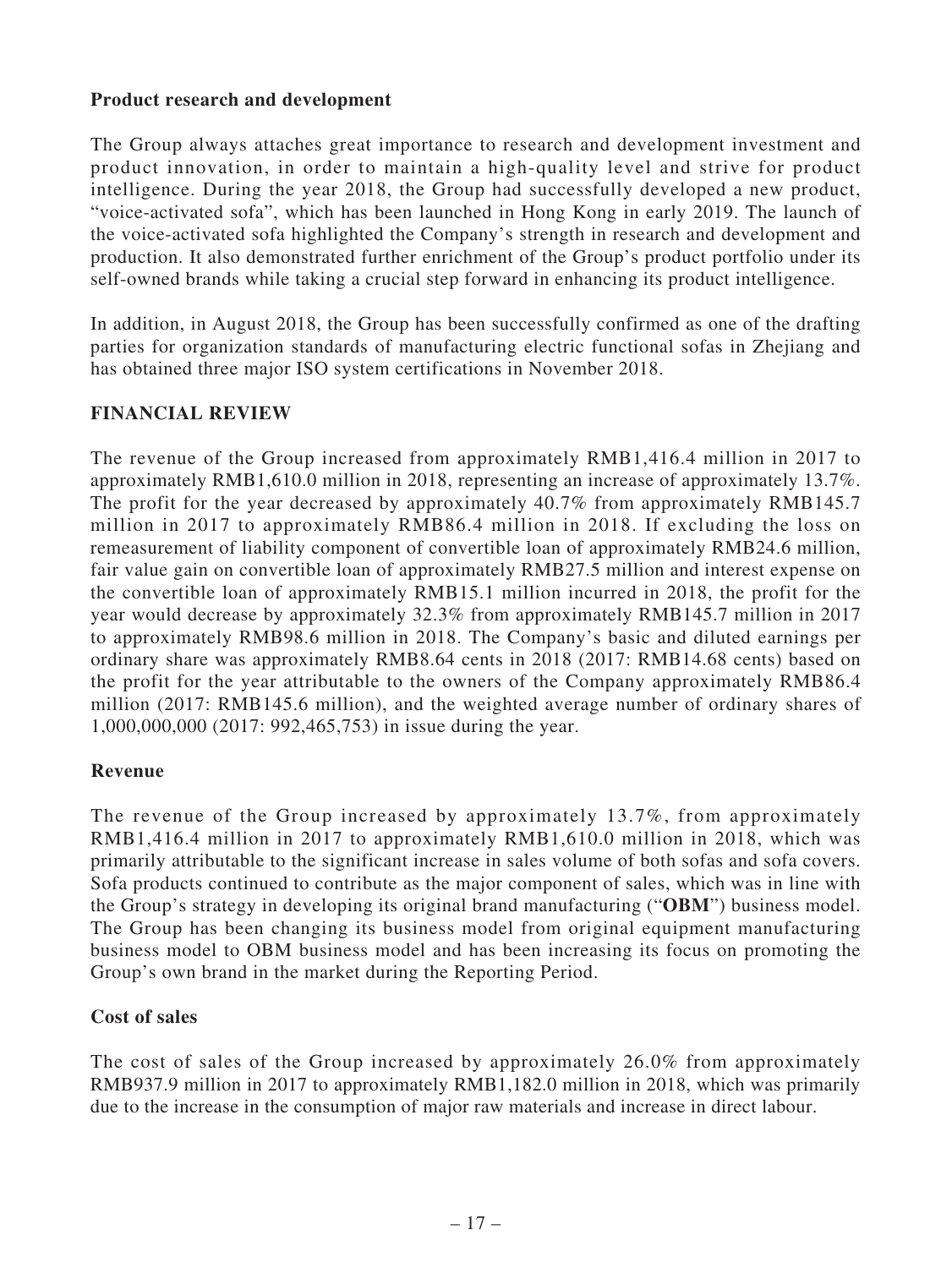# **Gross profit**

The gross profit of the Group decreased by approximately 10.6% from approximately RMB478.5 million in 2017 to approximately RMB428.0 million in 2018. The gross profit margin decreased from approximately 33.8% in 2017 to approximately 26.6% in 2018, primarily due to the additional tariff levied on the Group's export products and the increase in labour cost and the cost of leather raw material.

### **Other net income and gains**

The other net income and gains of the Group increased from approximately RMB36.9 million in 2017 to approximately RMB85.8 million in 2018. Such increase was primarily due to the fair value gain on the convertible loan of approximately RMB27.5 million, net income of selling unused raw material of approximately RMB9.3 million and exchange gain recorded in 2018 whereas exchange loss was recorded in 2017.

#### **Selling and distribution expenses**

The selling and distribution expenses of the Group slightly decreased by approximately 3.6% from approximately RMB215.3 million in 2017 to approximately RMB207.6 million in 2018. Such decrease was primarily due to the decrease in freight charges.

#### **Administrative expenses**

The administrative expenses of the Group increased by approximately  $53.5\%$  from approximately RMB101.7 million in 2017 to approximately RMB156.1 million in 2018, which was primarily due to the increase in legal and professional expenses, consultation fee and staff salaries of approximately RMB37.9 million for the acquisition of Jennifer Convertibles, the operation of the new retail stores and the issue of the convertible loan during the year.

#### **Finance costs**

The finance costs of the Group increased by approximately 112.8% from approximately RMB11.7 million in 2017 to approximately RMB24.9 million in 2018, which was primarily due to the increase in interest for convertible loan of approximately RMB15.1 million.

#### **Income tax expense**

The income tax expense of the Group decreased by approximately 63.7% from approximately RMB38.3 million in 2017 to approximately RMB13.9 million in 2018. In addition, the effective tax rate increased from approximately 20.8% in 2017 to approximately 13.8% in 2018. The substantial decrease in income tax expense in 2018 was mainly attributable to a reduced enterprise income tax rate of 15%.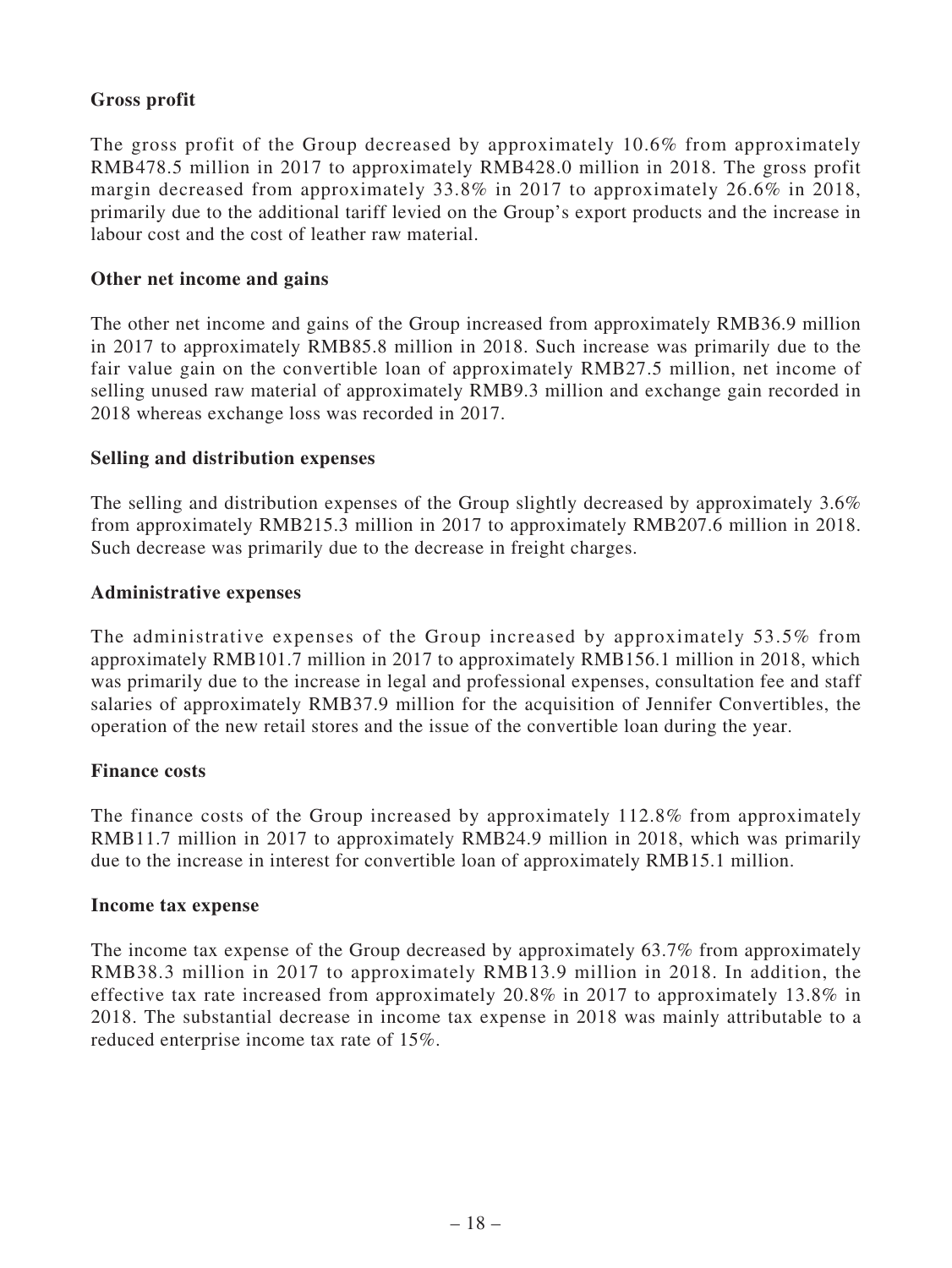#### **Profit for the year**

As a result of the foregoing, The profit for the year decreased by approximately 40.7% from approximately RMB145.7 million in 2017 to approximately RMB86.4 million in 2018. If excluding the loss on remeasurement of liability component of convertible loan of approximately RMB24.6 million, fair value gain on convertible loan of approximately RMB27.5 million and interest expense on the convertible loan of approximately RMB15.1 million incurred in 2018, the profit for the year would decrease by approximately 32.3% from approximately RMB145.7 million in 2017 to approximately RMB98.6 million in 2018.

# **LIQUIDITY AND CAPITAL RESOURCES**

## **Working capital**

For 2018, cash and cash equivalents of the Group increased by approximately RMB96.5 million, which was comprised of the net cash flows generated from operating activities of approximately RMB70.9 million, net cash flows used in investing activities of approximately RMB154.2 million, and net cash flows generated from financing activities of approximately RMB175.4 million, while approximately RMB4.4 million was the net exchange gain of foreign exchange rate changes.

#### **Borrowing and pledge of assets**

As at 31 December 2018, the Group's interest-bearing bank borrowings amounted to approximately RMB142.2 million, all of which were repayable within twelve months from 31 December 2018. The bank loans' interest rates ranged between 2.7% to 6.5% per annum.

#### **Gearing ratio**

The gearing ratio of the Group, which is total interest-bearing bank borrowings divided by total equity as at the end of the year and multiplied by 100%, decreased from approximately 44.0% as at 31 December 2017 to approximately 38.7% as at 31 December 2018, which was primarily due to the increase in total equity and repayment of interest-bearing bank borrowings during 2018.

#### **Capital commitments**

The Group did not have any capital commitment as at 31 December 2018 (2017: RMB0.7 million).

#### **Contingent liabilities**

The Group did not have any significant contingent liabilities as at 31 December 2018.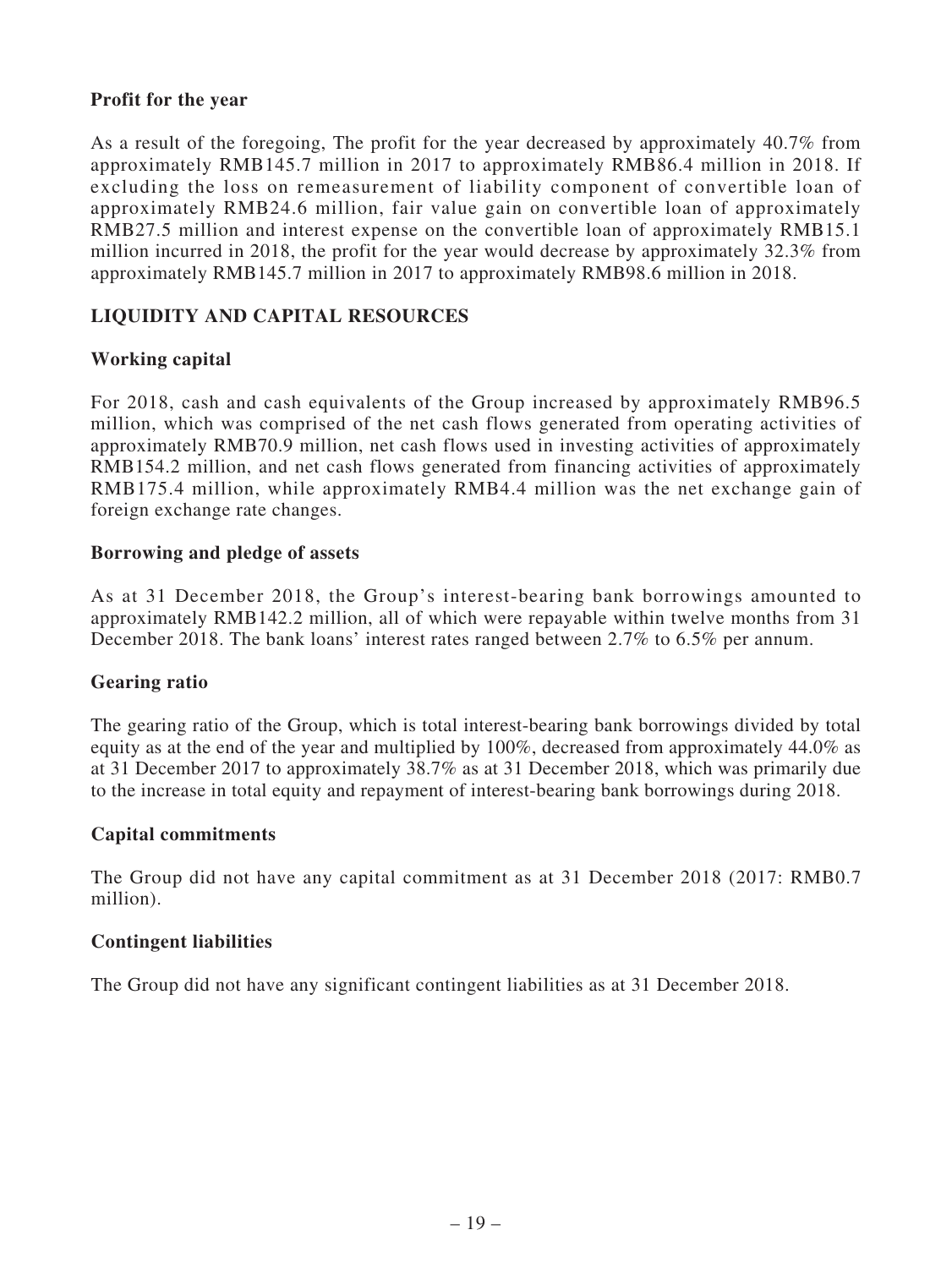## **Trade and bills receivables**

The trade and bills receivables of the Group increased to approximately RMB634.5 million as at 31 December 2018 (31 December 2017: RMB372.1 million), primarily due to the significant increase in sales to the Group's customers in the fourth quarter in 2018 as compared to the corresponding period in 2017.

### **Trade and bills payables**

The trade and bills payables of the Group decreased to approximately RMB416.8 million as at 31 December 2018 (31 December 2017: RMB488.5 million), primarily due to the restructuring of subsidiaries in PRC which reduced the bills payables and increase in timely payment to the suppliers for third party purchases. In order to monitor the Group's cash flow position, the finance department will present the cash flow statements to the senior management on monthly basis.

#### **Foreign exchange exposure**

Revenue from major customers is mainly from the U.S. while the production facilities of the Group are mainly located in the PRC. Accordingly, most of the sales are denominated in U.S. dollar while the costs arising from the Group's operations are generally settled in RMB. As a result, fluctuations in the value of U.S. dollar against RMB could adversely affect the financial results of the Group. During 2018, the Group did not experience any material difficulties or impacts on its operations or liquidity as a result of currency exchange fluctuation. The Group did not use any financial instruments for hedging purposes during 2018 and there was no hedging instruments outstanding as at 31 December 2018. The Group will continue to monitor closely the exchange rate risk arising from its existing operations and new investments in the future. The Group will further implement the necessary hedging arrangement to mitigate any significant foreign exchange risk when and if appropriate.

## **SIGNIFICANT INVESTMENTS AND MATERIAL ACQUISITIONS AND DISPOSAL OF SUBSIDIARIES**

Save as mentioned under the section headed "Business Review" in this announcement, the Group had no other significant investments, nor had it made any material acquisition or disposal of the Group's subsidiaries or associated companies during the Reporting Period.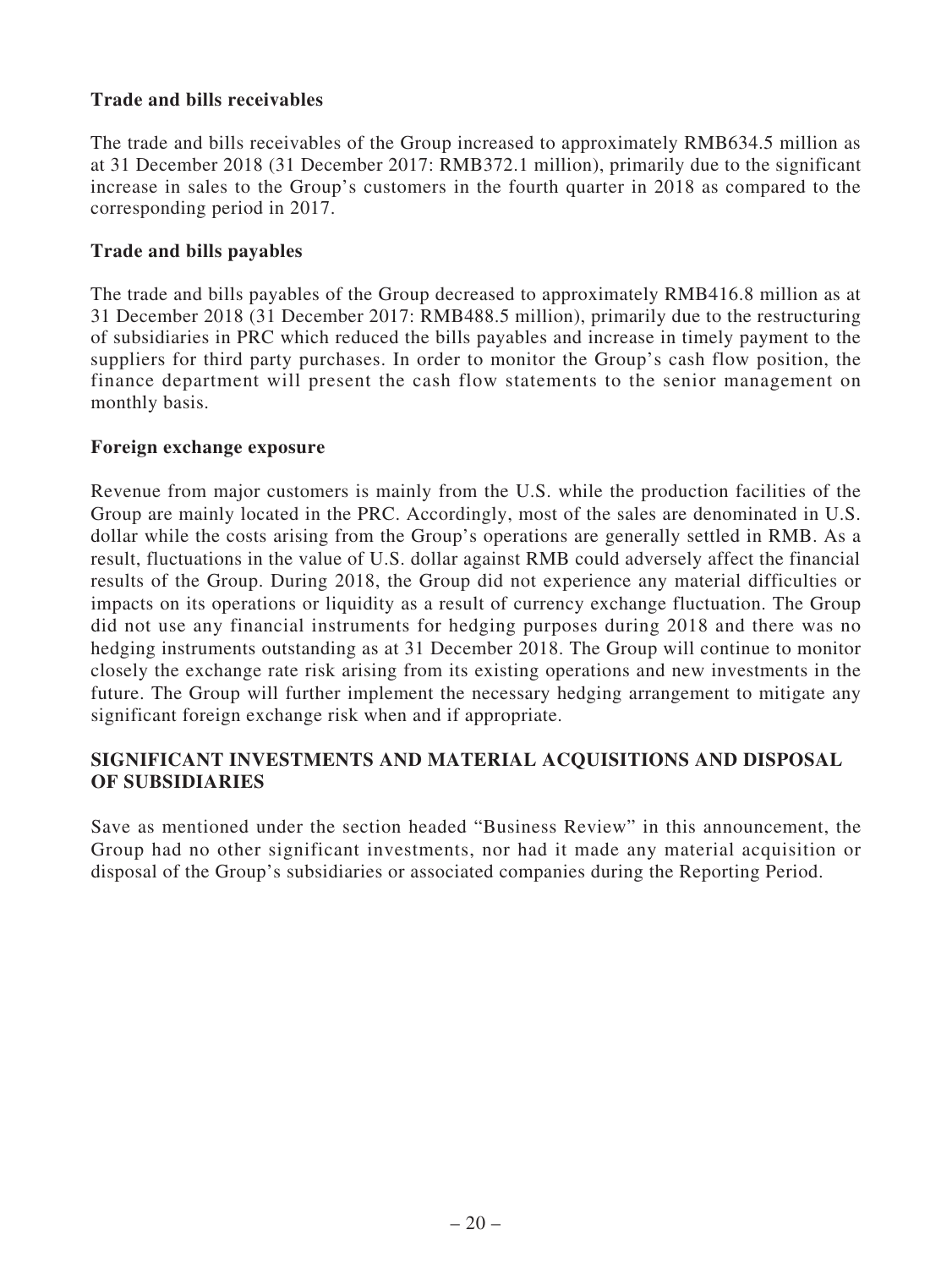## **HUMAN RESOURCES MANAGEMENT**

The management of the Group believes that talent is the basis for long-term development of enterprises. The Group targets to enhance its corporate image through building up and solidifying the Company's brand name. With the 'Five Hearts of Morris': ambition, confidence, determination, perseverance and loyalty, as core values, the Group targets to establish a distinctive corporate culture. Through regular trainings and promotion of its corporate culture, the Group provides its staff with opportunities for personal growth and enhances the employees' sense of belonging to the Group. In addition, the Group provides its employees with competitive remuneration packages and various benefits in line with industry practice. At the same time, the Group strives to create a good working environment, and cultivates teamwork spirit among employees. The Group carries out performance evaluation quarterly, and conducts "Morris Artisans" evaluations, aiming at elevating the morale of the Group's technicians. The Group regularly reviews human resources policies to ensure that the policies align with market practice and comply with regulatory requirements. As of 31 December 2018, the Group employed 2,499 employees (31 December 2017: 2,052 employees). The total annual salary and related costs (excluding directors' remuneration) for 2018 were approximately RMB148.4 million (2017: RMB143.2 million).

The Company operates a share option scheme which allows the Company to grant options to eligible persons as rewards for their contributions to the Group. The share option scheme has been adopted by the Company on 10 December 2016. No share options were granted, exercised or cancelled by the Company under the share option scheme during the period from the listing date to 31 December 2018 and there were no outstanding share options under the share option scheme as at 31 December 2018 and the date of this announcement.

## **EVENTS AFTER THE REPORTING PERIOD**

On 22 February 2019, the Group entered into an agreement (the "**Agreement**") with 海寧自然 資源和規劃局 (Haining Planning and Land Resources Administration\*) for the acquisition of the land use right for a parcel of land in Haining, PRC for a total consideration of RMB26,550,000. The consideration under the Agreement has been fully settled in accordance with the terms of the Agreement.

As a result of the continuance of the suspension in trading in the shares of the Company, the carrying amount of liability of the convertible loan to the principal amount was adjusted and the same was reallocated from non-current liabilities to current liabilities in order to reflect such continuance. On 20 April 2019, 23 May 2019 and 12 June 2019, the Company entered into three amendment agreements respectively with the lender of the convertible loan for the agreed schedule of certain permitted prepayments of the convertible loan. As at 12 June 2019, the outstanding principal of the convertible loan was HK\$171,949,905.70. Under the agreed schedule as provided in the abovementioned amendment agreements, for the period from 15 June 2019 to 30 September 2019, the Company agrees to pay the following permitted prepayments:

a) an amount of  $HK$7,500,000$  on or prior to 15 June 2019;

<sup>\*</sup> *For identification purpose only*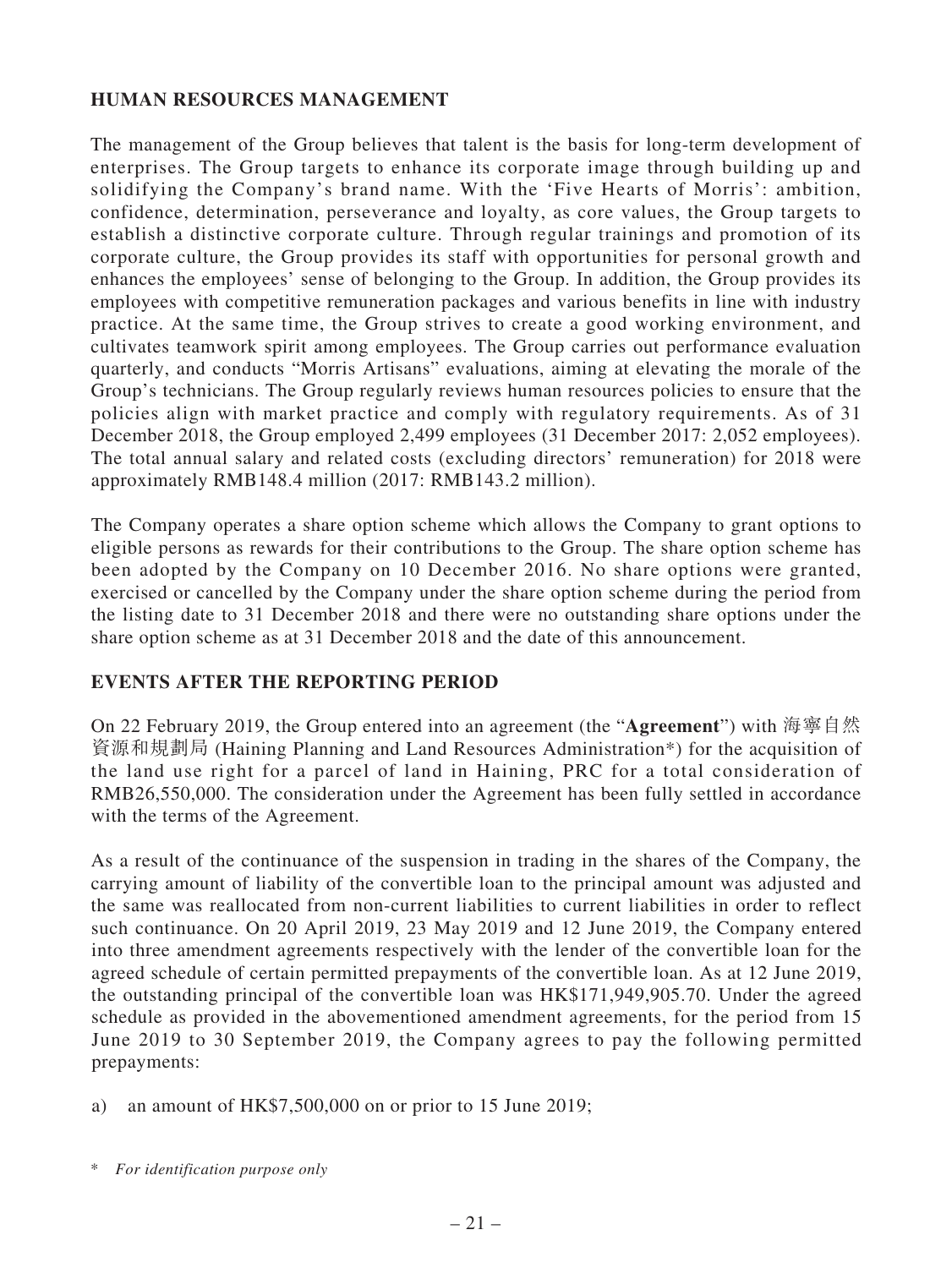- b) an amount of  $HK$7,500,000$  on or prior to 30 June 2019;
- c) an amount of HK\$6,000,000 on or prior to 15 July 2019;
- d) an amount of  $HK$6,000,000$  on or prior to 30 July 2019;
- e) an amount of HK\$6,000,000 on or prior to 15 August 2019;
- f) an amount of  $HK\$  $6,000,000$  on or prior to 30 August 2019;
- g) an amount of HK\$6,000,000 on or prior to 15 September 2019; and
- h) an amount of HK\$6,000,000 on or prior to 30 September 2019.

For the remaining outstanding amount payable under the convertible loan agreement after 30 September 2019, the Company will publish further announcement, if the remaining outstanding amount is not paid according to the repayment term as disclosed in the Company's announcement date 5 January 2018.

#### **OUTLOOK**

#### **Brand strategies**

To become a world-renowned sofa furniture brand is the long-term goal of the Group. At present, the Group established retail networks for its self-owned brands in the U.S., the PRC and Hong Kong, laying a solid foundation for organic development of its brands and products.

In the U.S., the Group will continue to promote the self-designed and developed products under its self-owned brand by leveraging on Jennifer Convertibles' sales network, and enhance the brand image with a brand new, personalized and intelligent product position. In the PRC, the Company targets the emerging consumer groups of the post 80's and 90's generations, focuses on placing advertisement on and investing in certain major online official accounts and mainstream online news platforms, and integrates both online and offline creative promotional campaigns, so as to stimulate revenue generated from its brands. The Group's management believes that Hong Kong is an ideal platform for brand building. Therefore, the Company will aim to carry out effective brand promotion activities in Hong Kong to further strengthen the Company's young, fashionable and intelligent brand image, as well as connect and synergize the Group's brands to create greater benefits for the shareholders of the Company.

#### **Overseas market strategies**

In the U.S., the Group will continue to utilise Jennifer Convertibles' well-established sales network throughout the years in the eastern part of the U.S. and strive to expand its network to other regions of the U.S. Besides, the Group strategically set up four warehouses in the eastern, western and central parts of the U.S. for its nationwide online shopping business, and provided and strengthened the support for logistics, pre-sales and after-sales services. The U.S. furniture online shopping industry recorded a compound annual growth rate of 10.3% from 2013 to 2017. The Company plans to seize the development opportunities brought by the U.S.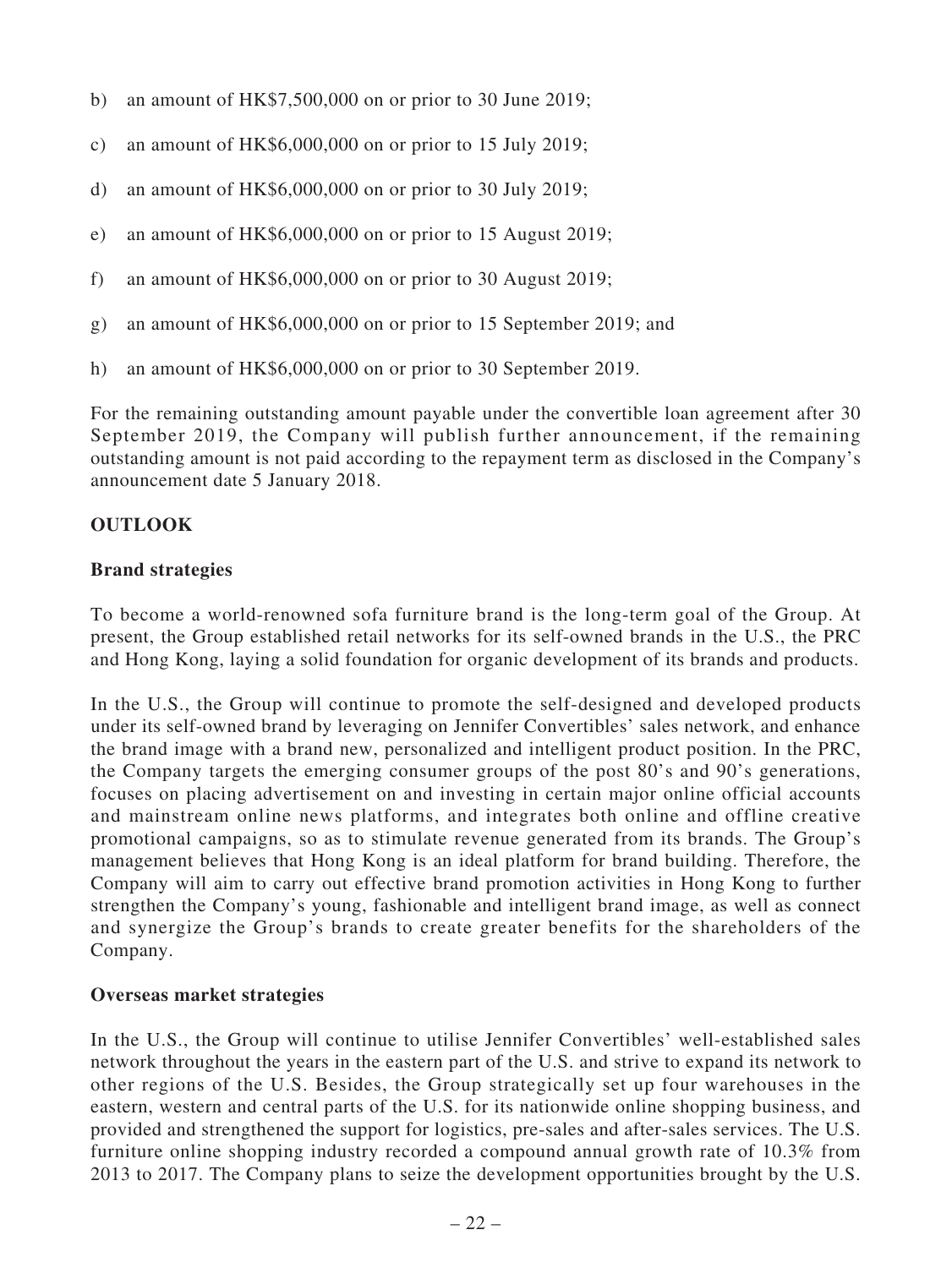online shopping business by consolidating its online shopping and offline traditional sales channels, and accelerating the development of the U.S. business synergistically. In addition, Europe is also another target market of the Company to diversify the Group's revenue stream. The Company has set up a sales and warehousing centre in the United Kingdom to facilitate business growth in Europe.

# **Capacity expansion**

In order to support the Group's development strategies and meet the product demand from various markets, the Group is planning to set up a new production plant to be named the "Morris Center". With the goals of smart manufacturing and product upgrade, the Morris Center will enhance the Group's production capacity and production technology to support its long-term development. In February 2019, the Company successfully acquired the land use right for a land parcel in Haining, PRC for the construction of the Morris Center. It is expected that the Morris Center will be gradually put into operation in the second half of 2020.

# **PURCHASE, SALE OR REDEMPTION OF THE COMPANY'S LISTED SECURITIES**

Neither the Company nor any of its subsidiaries has purchased, redeemed or sold any of the Company's listed securities during 2018.

# **MODEL CODE FOR SECURITIES TRANSACTIONS**

The Company has adopted the Model Code for Securities Transactions by Directors of Listed Issuers (the "**Model Code**") as set out in Appendix 10 to the Listing Rules as a code of conduct of the Company for Directors' securities transactions. All Directors have confirmed that they complied with the required standard set out in the Model Code during the year ended 31 December 2018.

# **CORPORATE GOVERNANCE CODE**

The Company is committed to maintain high standards of corporate governance to protect the interests of its shareholders and to enhance corporate value and accountability. The Board has reviewed the Company's corporate governance practices and is satisfied that save as disclosed below, the Company has complied with all code provisions ("**Code Provisions**") and, where applicable, the recommended best practices of the Corporate Governance Code set out in Appendix 14 to the Listing Rules (the "**Corporate Governance Code**") since the Listing Date and up to the date of this announcement.

According to Code Provision A.2.1, the roles of chairman and chief executive officer should be separate and should not be performed by the same individual. The Company has appointed Mr. Zou Gebing as both the chairman and the chief executive officer of the Company. The Board believes that vesting the roles of the chairman and chief executive officer in the same individual would enable the Company to achieve higher responsiveness, efficiency and effectiveness when formulating business strategies and executing business plans. The Board believes that the balance of power and authority is sufficiently maintained by the operation of the senior management and the Board, which comprises experienced and high-calibre individuals. The Board currently comprises four executive directors (including Mr. Zou Gebing) and three independent non-executive directors and therefore has a fairly strong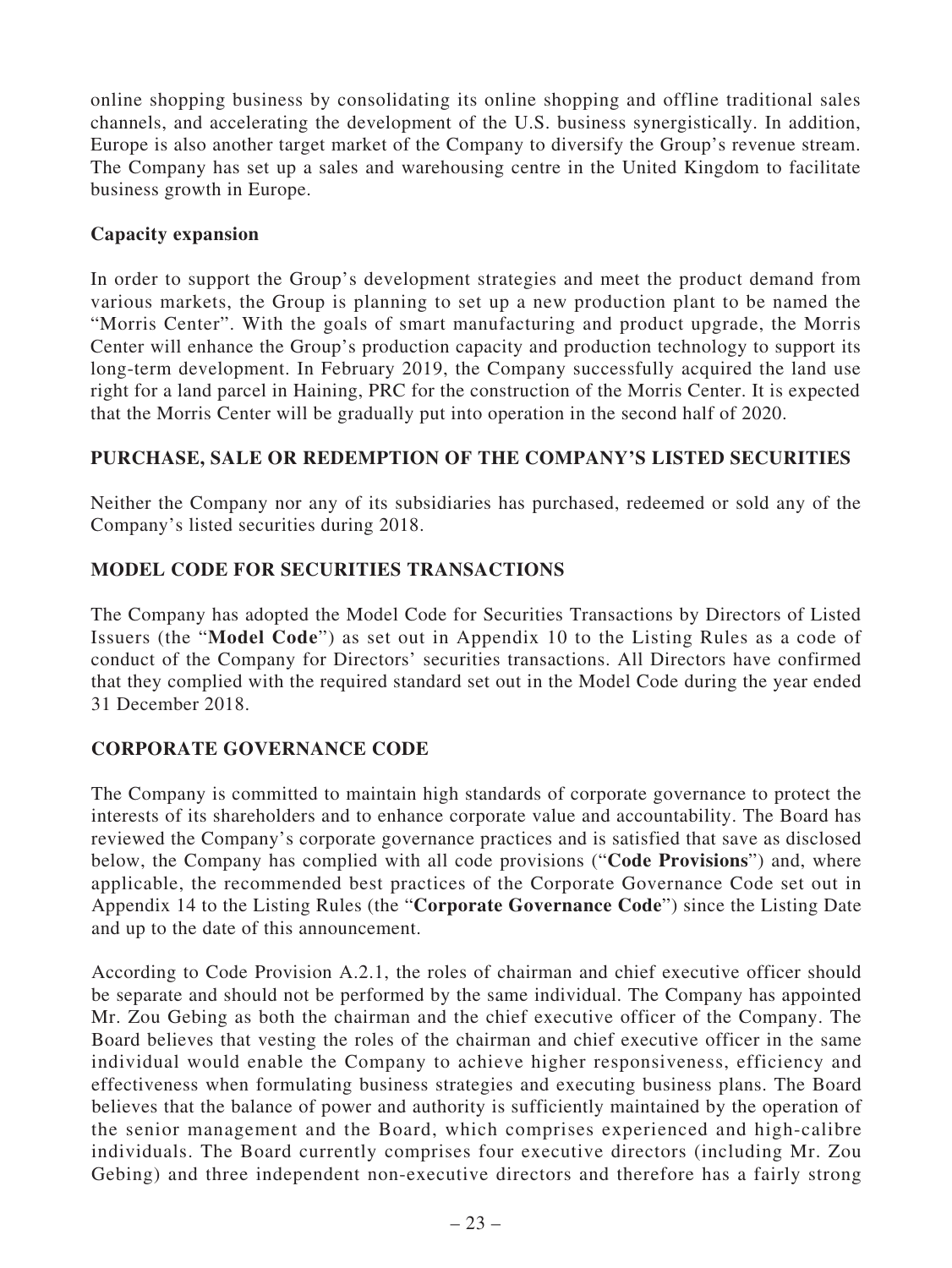independence element in its composition. The Board will nevertheless review the structure and composition of the Board from time to time in light of prevailing circumstances, in order to maintain a high standard of corporate governance practices of the Company.

The Company will continue to review its corporate governance practices in order to enhance its corporate governance standard, comply with regulatory requirements and meet the growing expectations of shareholders and investors of the Company.

# **EXCHANGE RATE**

For the purpose of this announcement, unless otherwise indicated, translations of U.S. dollars to RMB have been made at the rate of US\$1 to RMB6.8815 and translations of Hong Kong dollars to RMB have been made at the rate of HK\$1 to RMB0.8787. These translations are for the purposes of illustration only and no representation is made by the Company that any amounts in U.S. dollars and RMB or Hong Kong dollars and RMB can be or could have been converted at the above rate or any other rates or at all.

# **REVIEW OF ANNUAL RESULTS BY AUDIT COMMITTEE**

The audit committee of the Company (the "**Audit Committee**") currently comprises three independent non-executive directors, namely Mr. Liu Haifeng, Mr. Pang Wing Hong and Mr. Chu Guodi. The Audit Committee has reviewed with the management of the Company and the Company's external auditors the consolidated financial statements of the Group for 2018, including accounting principles and practices adopted by the Group, and discussed the risk management, internal controls and financial reporting matters related to the preparation of the annual results of the Group for 2018.

## **DIVIDEND**

The Board recommended a payment of final dividend of HK1.3 cents per ordinary share for the year ended 31 December 2018 payable on 20 September 2019 to all shareholders on the register of members of the Company on 6 September 2019 subject to approval by the shareholders in the forthcoming annual general meeting of the Company (the "**AGM**").

## **CLOSURE OF REGISTER OF MEMBERS**

Shareholders whose names appear on the Company's register of members on 30 August 2019, will be eligible to attend and vote at the AGM. The transfer books and register of members will be closed from 27 August 2019 to 30 August 2019, both days inclusive, during which period no transfer of shares will be effected. In order to determine the identity of shareholders who are entitled to attend and vote at the forthcoming AGM of the Company, all transfers accompanied by the relevant share certificates must be lodged with the Company's Hong Kong branch registrar, Tricor Investor Services Limited, at Level 54, Hopewell Centre, 183 Queen's Road East, Hong Kong not later than 4:30 p.m. on 26 August 2019.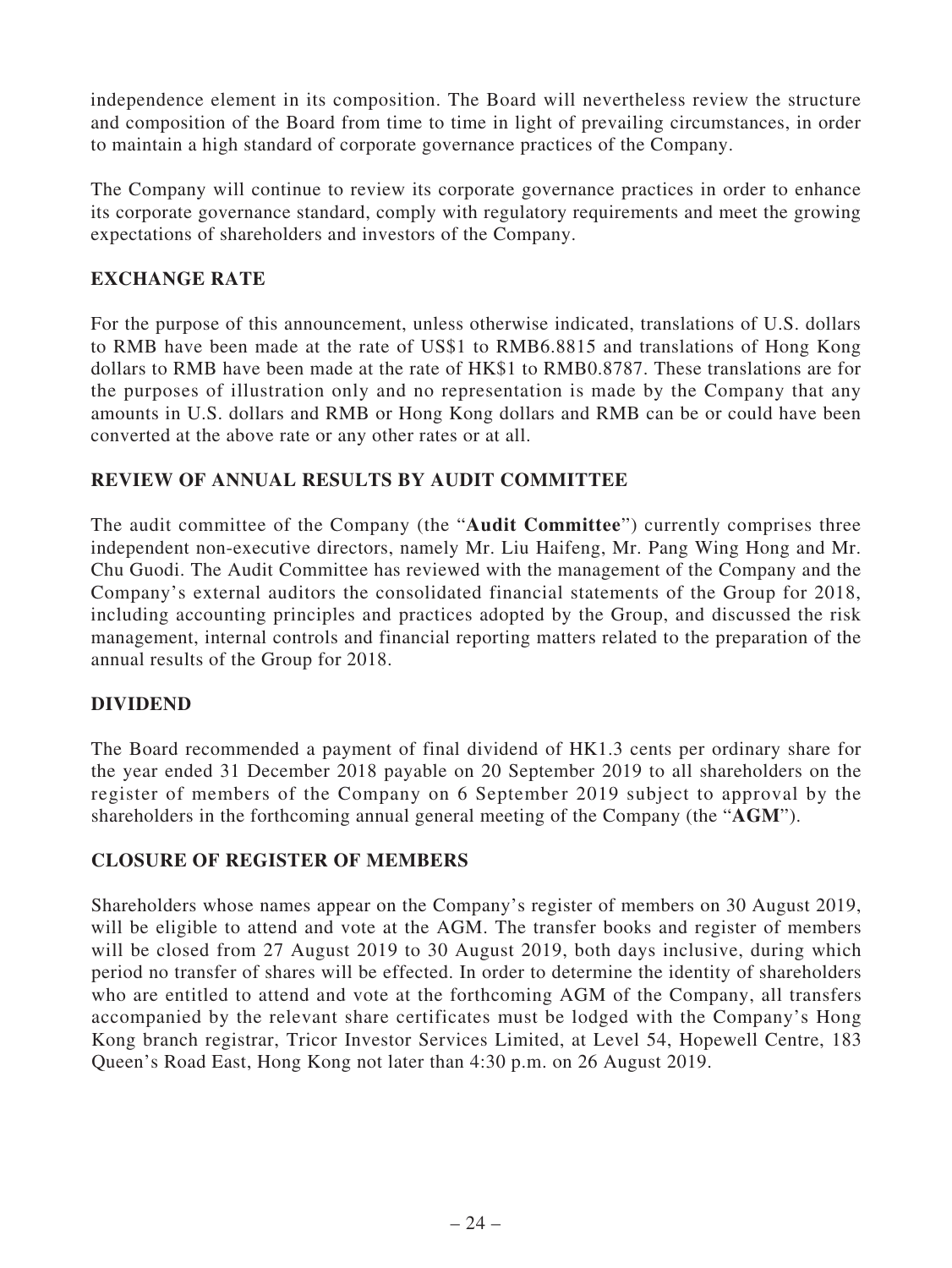Shareholders whose names appear on the Company's register of members on 6 September 2019, will qualify for the proposed final dividend and the proposed special dividend. The Company's transfer books and register of members will be closed from 5 September 2019 to 6 September 2019 (both days inclusive) for the purpose of ascertaining shareholders' entitlement to the proposed final dividend. In order to qualify for the proposed final dividend. In order to qualify for the proposed final dividend, all transfer forms accompanied by the relevant share certificates must be lodged with the Company's branch share registrar and transfer office, Tricor Investor Services Limited, located at Level 54, Hopewell Centre, 183 Queen's Road East, Hong Kong not later than 4:30 p.m. on 4 September 2019. The proposed final dividend (the payment of which is subject to the shareholders' approval at the forthcoming AGM of the Company) is to be payable on 20 September 2019.

# **ANNUAL GENERAL MEETING**

The AGM of the Company will be convened on 30 August 2019. A notice convening the AGM will be published and despatched to the shareholders of the Company in due course.

## **PUBLICATION OF ANNUAL RESULTS ANNOUNCEMENT AND ANNUAL REPORT**

This annual results announcement is published on the website of the Stock Exchange at www.hkexnews.hk and the Company's website at www.morrisholdings.com.hk. The annual report of the Company for the year will be despatched to the shareholders of the Company and published on the aforesaid websites in due course.

## **PROCEDURES PERFORMED BY HLB IN RESPONSE TO QUERIES IDENTIFIED BY ERNST & YOUNG**

Regarding the queries identified by EY set out in the announcement dated 28 March 2019 (the "**Queries**"), the Company engaged HLB to perform certain agreed-upon procedures. During the process, HLB has performed, inter alia, including but not limited to the following agreed upon procedures:

- (1) interviewed with the Group's senior management or relevant staffs;
- (2) conducted background search on the relevant companies;
- (3) carried out site visit to the relevant companies' offices or factories accompanied by the investigators engaged by the Company (the "**Investigators**");
- (4) interviewed with the relevant persons accompanied by the Investigators;
- (5) attended the majority of interviews with the relevant person from downstream companies;
- (6) obtained and checked the sale records for the sales transactions between the Group and the relevant companies, including but not limited to sales agreements, sales invoices, stock out records, delivery notes and bank records for the year ended 31 December 2018;